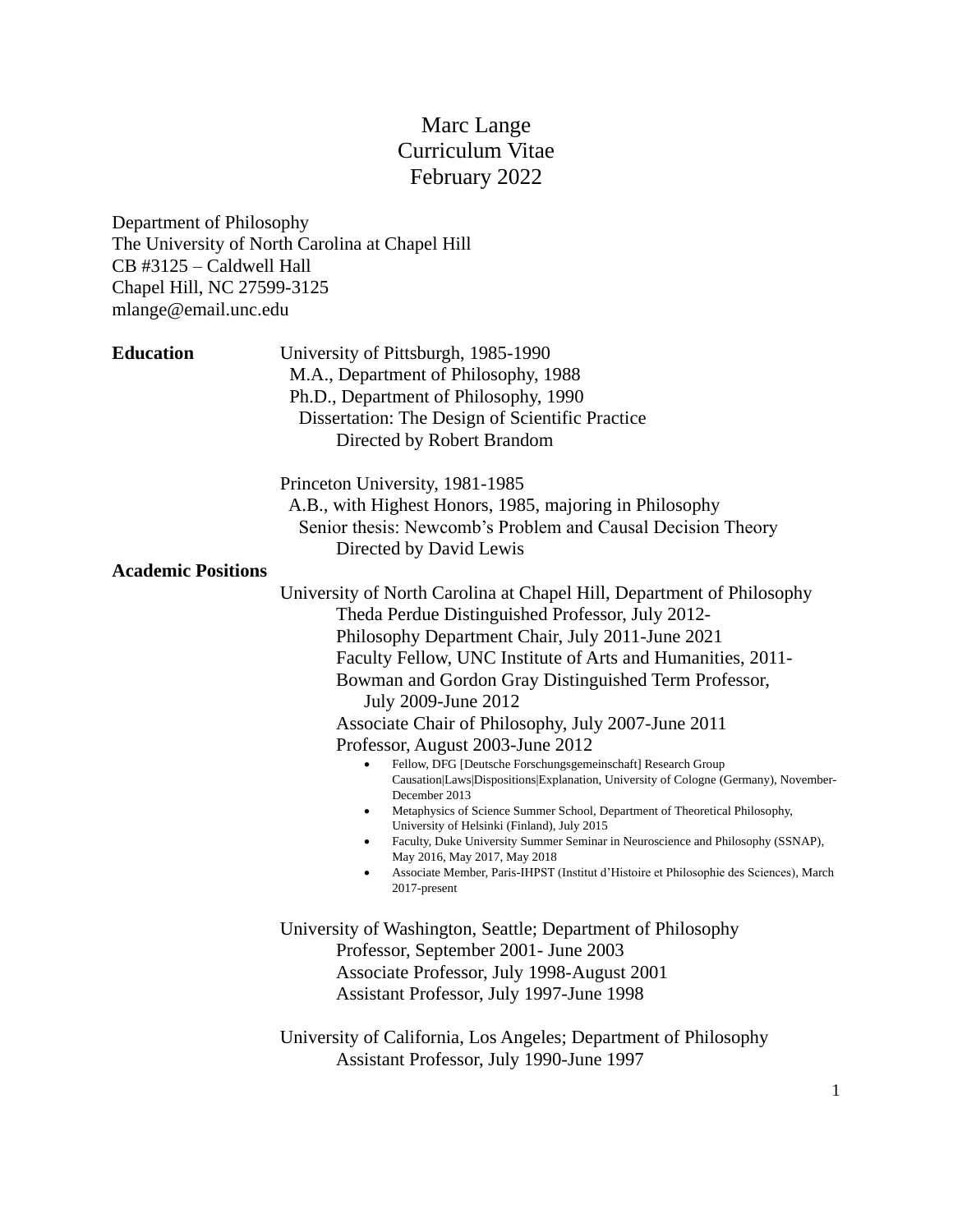| <b>Areas of Work</b> | Philosophy of science, and related regions of            |
|----------------------|----------------------------------------------------------|
|                      | metaphysics, epistemology, and philosophy of mathematics |

# **Publications**

Books

*Because Without Cause: Non-Causal Explanations in Science and Mathematics*, Oxford Studies in Philosophy of Science (New York: Oxford University Press, 2017; softcover edition 2020). Book symposia in *Philosophy and Phenomenological Research* (2019) and *Metascience* (2018). Reviewed at *Notre Dame Philosophical Reviews* (5.2.2017), *Mind* (2017), *Philosophia Mathematica* (2018), *Philosophical Review* (2018). Subject of "Author Meets Critics" session at Eastern Division meeting of the American Philosophical Association, New York, January 2019.

*Laws and Lawmakers: Science, Metaphysics, and the Laws of Nature* (Oxford University Press, 2009, hardcover and paperback). Some reviews: *Metascience* 20 (January 2011): 27-52, symposium with papers by John Carroll, Barry Loewer, and James Woodward (and my replies); *Ethics* 120 (January 2010): 431-7, reviewed by Mark Lance and Maggie Little; *Notre Dame Philosophical Reviews* (9.27.2011) by Ned Hall; *International Studies in the Philosophy of Science* 25 (2011): 83-86 by Barbara Vetter; *Philosophical Quarterly* 61 (2011): 415-418; *Choice* (March 2010); *Science and Education* 2011; Spontaneous *Generations: A Journal for the History and Philosophy of Science* 4 (2010): 266-9.

*An Introduction to the Philosophy of Physics: Locality, Fields, Energy, and Mass* (Oxford: Blackwell, 2002, hardcover and paperback). Some reviews: *Mind* 113 (2004): 562-565; *Review of Metaphysics* 57 (2004): 631; *Choice* 40 (January 2003): 859; *Il Sole 24 Ore* (Domenica, Italy), 23 November 2003, p. 34. First runner-up for 2004 British Society for the Philosophy of Science President's Prize for the best textbook in the philosophy of science.

*Natural Laws in Scientific Practice* (New York: Oxford University Press, 2000 hardcover, 2007 paperback). Some reviews: *Philosophy and Phenomological Research* 71 (July 2005): 240-245 (Review Essay); *Philosophy of Science* 71 (April 2004): 222-224; *Annals of the Japan Association for Philosophy of Science* 12 (November 2003): 53-59; HOPOS *[International Society for the History of the Philosophy of Science] Newsletter* VIII:1 (spring/summer 2004): 10-11; *European Legacy* 8 (January 2003): 237-8; *Review of Metaphysics* 56 (December 2002): 435; *Choice* 38 (February 2001): 1101.

Invited pieces (book chapters, prefaces, articles, and encyclopedia entries)

"Mathematical Explanations", article in *Routledge Encyclopedia of Philosophy*, Routledge, forthcoming.

"Genetic Drift", article in *The SAGE Encyclopedia of Theory in Science, Technology, Engineering, and Mathematics (STEM)*, ed. James Mattingly. Thousand Oaks, CA: SAGE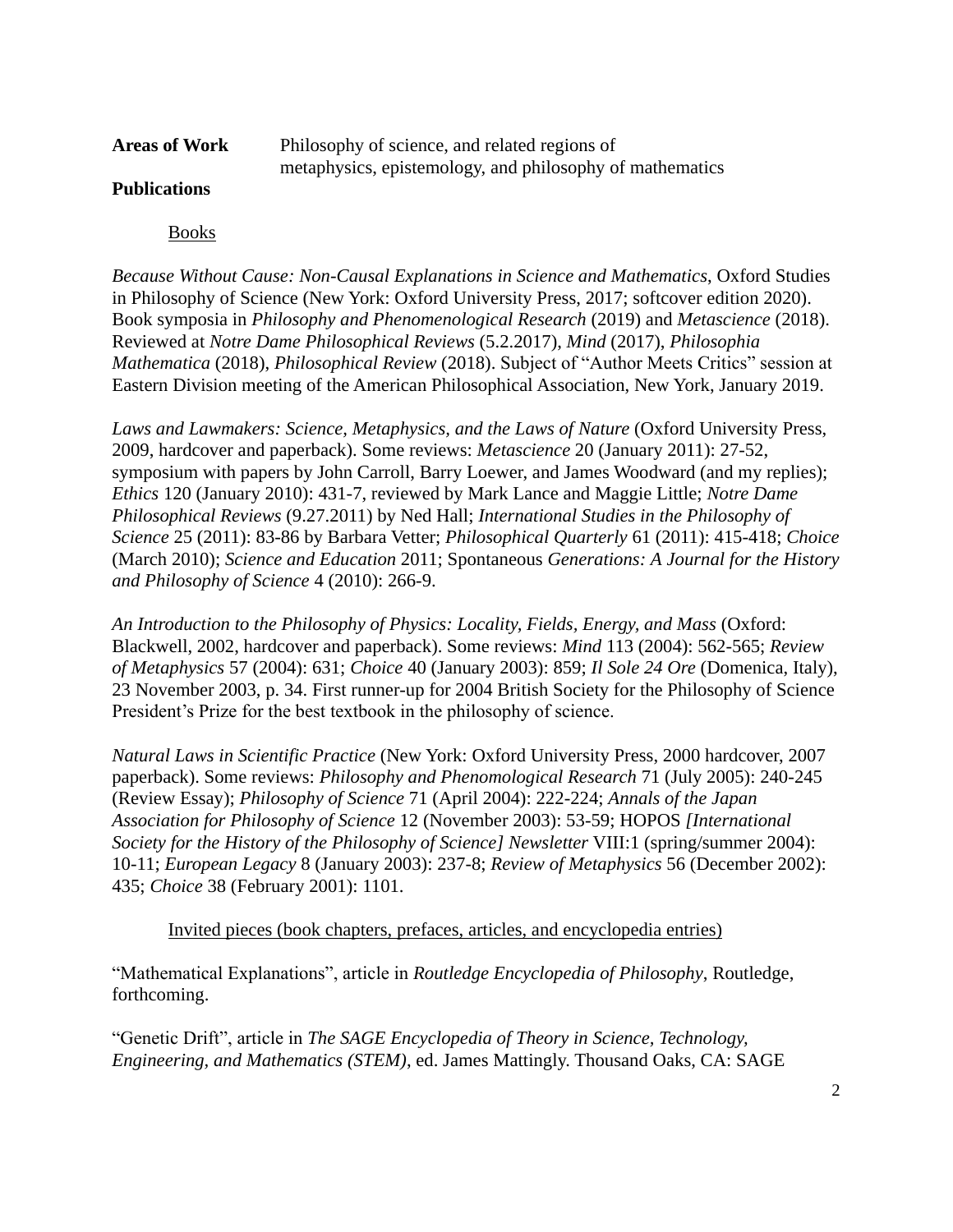Reference, forthcoming.

"Laws", in Eleanor Knox and Alastair Wilson (eds.), *Routledge Companion to the Philosophy of Physics*, New York: Routledge, 2022.

"Bolzano, the Parallelogram of Forces, and Scientific Explanation", in Stefan Roski and Benjamin Schnieder (eds.), *Bolzano's Philosophy of Grounding*, Oxford: Oxford University Press, 2021, pp. 394-417.

"Laws of Nature, Natural Necessity, and Counterfactual Conditionals," in Otavio Bueno and Scott Shalkowski (eds.), *Routledge Handbook of Modality*, Abingdon, UK: Routledge, 2021, pp. 230-239.

"Replies to Heron and Knox, Morrison, and Strevens", contribution to a symposium on *Because Without Cause*, in *Philosophy and Phenomenological Research* 99 (December 2019), pp. 739- 748.

"*Precis* of *Because Without Cause*", in *Philosophy and Phenomenological Research* 99 (December 2019), pp. 714-719.

"Reply to my Critics: On Explanations by Constraint", contribution to a symposium on *Because Without Cause*, in *Metascience* 27:1 (March 2018), pp. 27-36.

"What Would Reasons For Trusting Science Be?", Commentary on Tanner Lectures on Human Values, in Naomi Oreskes, *Why Trust Science?*, Princeton: Princeton University Press, 2019, pp. 181-190.

"How the Explanations of Natural Laws Make Some Reducible Physical Properties Natural and Explanatorily Potent," in Walter Ott and Lydia Patton (eds.), *Laws of Nature*. Oxford: Oxford University Press, 2018, pp. 181-204.

"Because Without Cause: Scientific Explanations by Constraint", in Alexander Reutlinger and Jusa Saatsi (eds.), *Explanation Beyond Causation: Philosophical Perspectives on Non-Causal Explanations*, Oxford: Oxford University Press, 2018, pp. 15-38.

"Idealism and Incommensurability," in Tyron Goldschmidt (ed.), *Idealism: New Essays in Metaphysics*, Oxford: Oxford University Press, 2017, pp. 259-274.

Preface to "Cambridge Philosophical Classics" reissue of D.M. Armstrong, *What Is a Law of Nature?* (1983), Cambridge University Press, 2016.

"How are Mental Illnesses Different?", in Gary Gala and Daniel Moseley (eds.), *Philosophy and Psychiatry: Problems, Intersections, and New Perspectives*, New York and London: Routledge, 2015, pp. 36-51.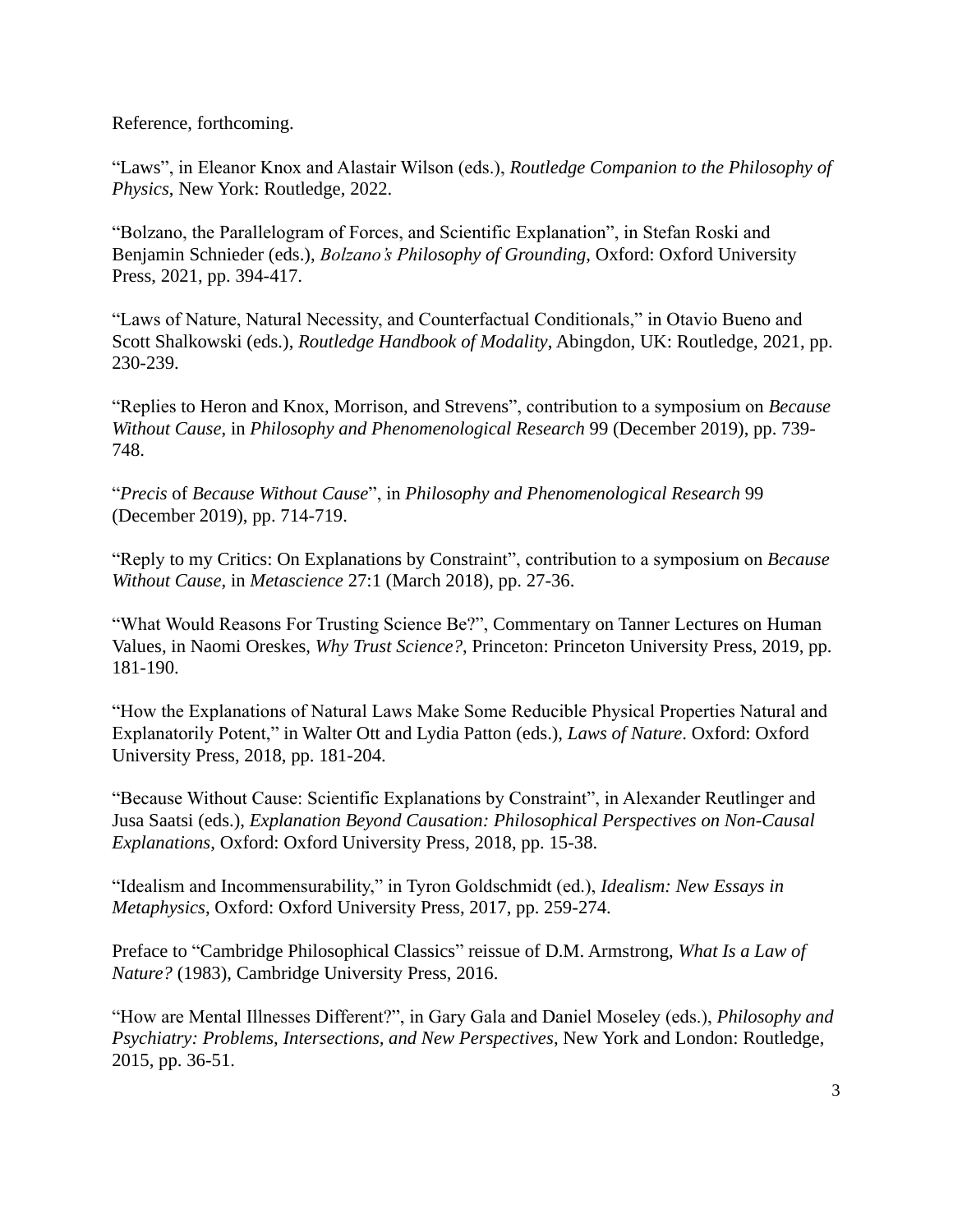"Laws of Nature," in Lawrence Sklar (ed.), *Physical Theory: Method and Interpretation*, New York: Oxford University Press, 2015, pp. 63-93.

"Laws of Nature," in Martin Curd and Stathis Psillos (eds.), *Routledge Companion to the Philosophy of Science*, 2nd ed. New York: Routledge, 2014, pp. 235-244.

"How to Explain the Lorentz Transformations", in Stephen Mumford and Matthew Tugby (eds.), *Metaphysics and Science (Mind Association Occasional Series)*, Oxford: Oxford University Press, 2013, pp. 73-98.

"What Would Natural Laws in the Life Sciences Be?", in Kostas Kampourakis (ed.), *The Philosophy of Biology: A Companion for Educators*, Dordrecht: Springer, 2013, pp. 67-86.

"Are Some Things Naturally Necessary?", in Tyron Goldschmidt (ed.), *The Puzzle of Existence: Why Is There Something Rather Than Nothing?* (Routledge Studies in Metaphysics), New York: Routledge, 2013, pp. 235-251.

"'There Sweep Great General Principles Which All the Laws Seem to Follow'", in Karen Bennett and Dean Zimmerman (eds.), *Oxford Studies in Metaphysics*, volume 7, Oxford: Oxford University Press, 2012, pp. 154-185.

"Laws of Nature", in *Oxford Bibliographies in Philosophy*, ed. Duncan Prichard, New York: Oxford University Press, 2012.

"Replies to my Critics", contribution to a symposium on *Laws and Lawmakers*, in *Metascience* 20 (January 2011): 45-52.

"It Takes More Than All Kinds to Make a World", in Joseph Campbell, Michael O'Rourke, and Matthew Slater (eds.), *Carving Nature at its Joints: Natural Kinds in Metaphysics and Science,*  Cambridge: Bradford/MIT Press, 2011, pp. 53-84.

"Hume and the Problem of Induction," in Dov Gabbay, Stephen Hartmann, and John Woods (eds.), *Handbook of the History of Logic, volume 10: Inductive Logic*, Amsterdam: Elsevier/North Holland, 2011, pp. 43-92.

"Causation in Classical Mechanics," in Helen Beebee, Christopher Hitchcock, and Peter Menzies (eds.), *Oxford Handbook of Causation*, Oxford: Oxford University Press, 2009, pp. 649-660.

"Why do the Laws Explain Why?", in Toby Handfield (ed.), *Dispositions and Causes*, Oxford: Oxford University Press, 2009, pp. 286-321.

"Scientific Inquiry", in John Shand (ed.), *Central Issues of Philosophy*, Malden, MA: Blackwell, 2009, pp. 177-192.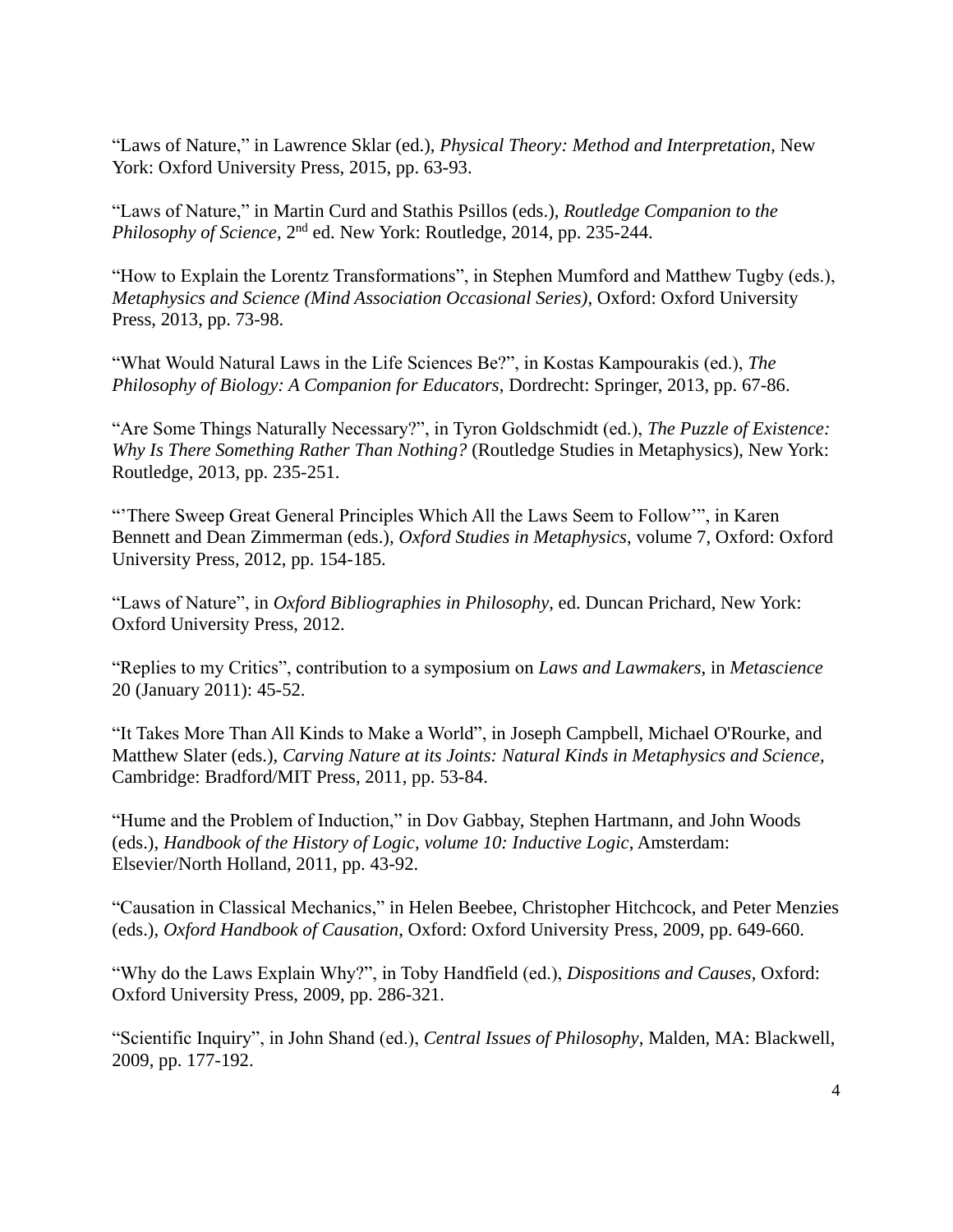"Laws of Nature," in Martin Curd and Stathis Psillos (eds.), *Routledge Companion to the Philosophy of Science*, New York: Routledge, 2008, pp. 203-212.

"Laws and Theories," in Sahotra Sarkar and Anya Plutynski (eds.), *A Companion to the Philosophy of Biology*, Malden, MA: Blackwell, 2008, pp. 489-505.

Articles in Donald Borchert (ed.), *Encyclopedia of Philosophy,* 2nd edition. Detroit: Macmillan Reference USA, 2006.

"Classical Mechanics, Philosophy of," volume 2, pp. 279-284. "Energy and Force," volume 3, pp. 234-237. "Laws, Scientific," volume 5, pp. 220-225.

# Book edited (with introductions to the papers anthologized)

*Philosophy of Science: An Anthology* (Malden, MA: Blackwell, 2007, hardcover and paperback).

# Refereed articles

"Challenges Facing Counterfactual Accounts of Explanation in Mathematics", *Philosophia Mathematica* 30 (February 2022): 32-58.

"Inference to the Best Explanation is an Important Form of Reasoning in Mathematics", *The Mathematical Intelligencer*, forthcoming.

"How to Make the World Safe for Autonomy; or, How to Fodor-Kitcher an Albert-Loewer", volume on laws of nature in *Jerusalem Studies in Philosophy and History of Science*, Springer, forthcoming.

"Putting Explanation Back Into 'Inference to the Best Explanation'", *Noûs*, forthcoming.

reprinted in *The Philosopher's Annual*, volume XL.

"Against Probabilistic Measures of Explanatory Quality", *Philosophy of Science*, forthcoming.

"Running it up the Flagpole to see if Anyone Salutes: A Response to Woodward on Causal and Explanatory Asymmetries" (with Katie Elliot), *Theoria*, forthcoming.

"What Could Mathematics Be for It to Function in Distinctively Mathematical Scientific Explanations?", *Studies in History and Philosophy of Science* 87 (June 2021): 44-53.

"Fragmentalism and Special Relativity" (with Thomas Hofweber), *Teorema* 39/3 (2020): 5-15.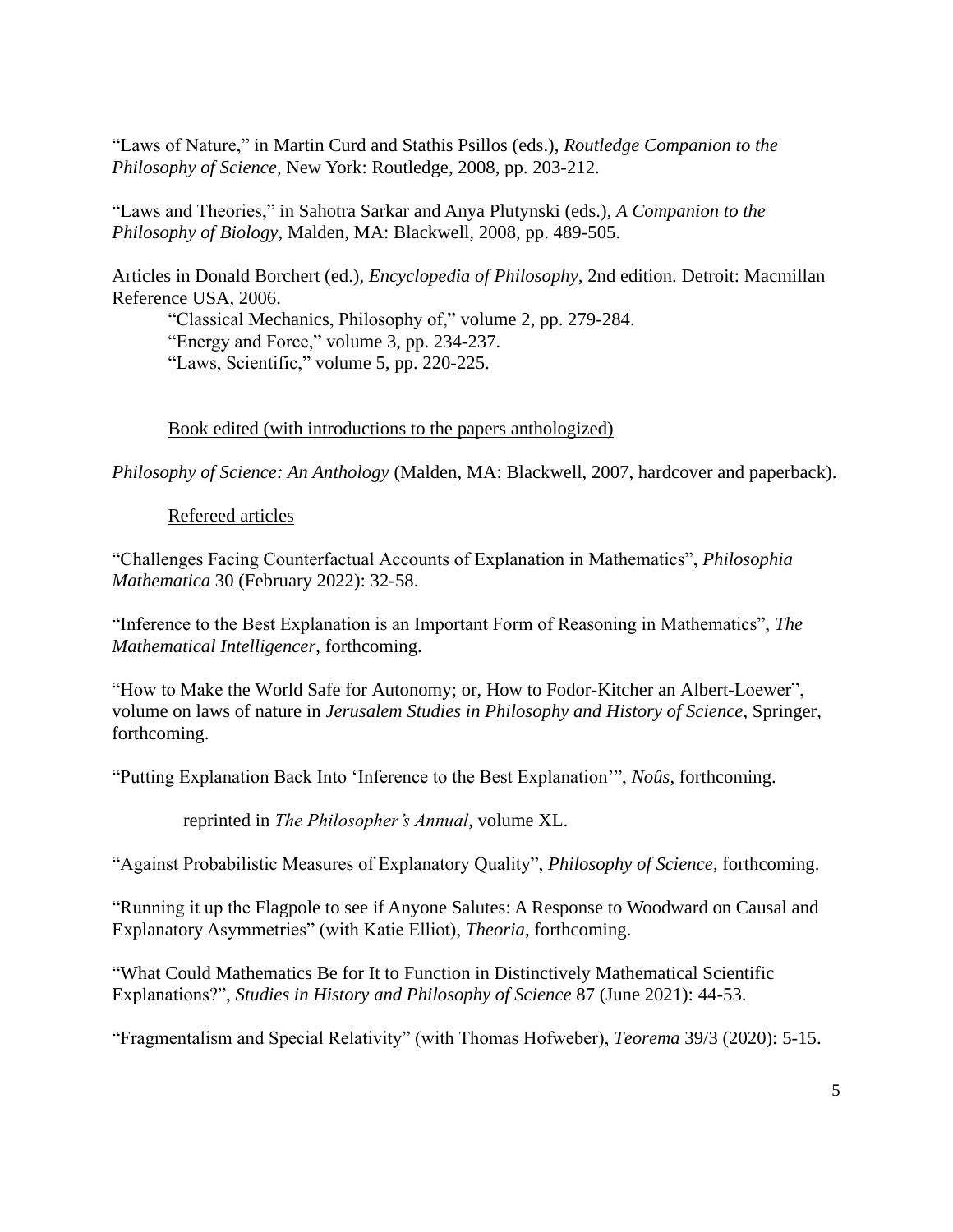"Asymmetry as a Challenge to Counterfactual Accounts of Non-Causal Explanation", *Synthese* 198 (2021): 3893-3918.

"What Inference to the Best Explanation is Not: A Reply to Roche and Sober's Screening-Off Challenge to IBE", *Teorema* 39/2 (2020): 27-42.

"Ground and Explanation in Mathematics", *Philosophers' Imprint* 19.33 (August 2019): 1-18.

"The Principle of Virtual Work, Counterfactuals, and the Avoidance of Physics", *European Journal for Philosophy of Science* 9:3 (October 2019): 1-21.

"Are There both Causal and Non-Causal Explanations of a Rocket's Acceleration?", *Perspectives on Science* 27:1 (January 2019): 7-25.

"What Would Normative Necessity Be?", *The Journal of Philosophy* 115.4 (April 2018): 169- 186.

"Mathematical Explanations That Are Not Proofs", *Erkenntnis* 83 (2018): 1285-1302.

"A Reply to Craver and Povich on the Directionality of Distinctively Mathematical Explanations", *Studies in History and Philosophy of Science* 67 (2018): 85-88.

"Transitivity, Self-Explanation, and the Explanatory Circularity Argument against Humean Accounts of Natural Law", *Synthese* 195.3 (2018): 1337-1353.

"The Evidential Relevance of Explanatoriness: A Reply to Roche and Sober", *Analysis* 77.2 (2017): 303-312.

"Is Kantian Projectivism the Only Hope for Grounding the Principal Principle? (No.)" *The Monist*, 100.3 (2017): 422-436.

"Fine's Fragmentalist Interpretation of Special Relativity" (with Thomas Hofweber), *Noûs*, 51  $(2017): 871-883.<sup>*</sup>$ 

"Explanatory Proofs and Beautiful Proofs", *Journal of Humanistic Mathematics* 6 (2016): 8-51, lead article in special issue on the nature and experience of mathematical beauty.

"Explanation, Existence, and Natural Properties in Mathematics – A Case Study: Desargues' Theorem", *Dialectica*, 69.4 (2015): 435-472, winner of the 2014 *Dialectica* prize competition on explanation in science and philosophy.

<sup>\*</sup> This paper gives me an Erdös number of 4(!).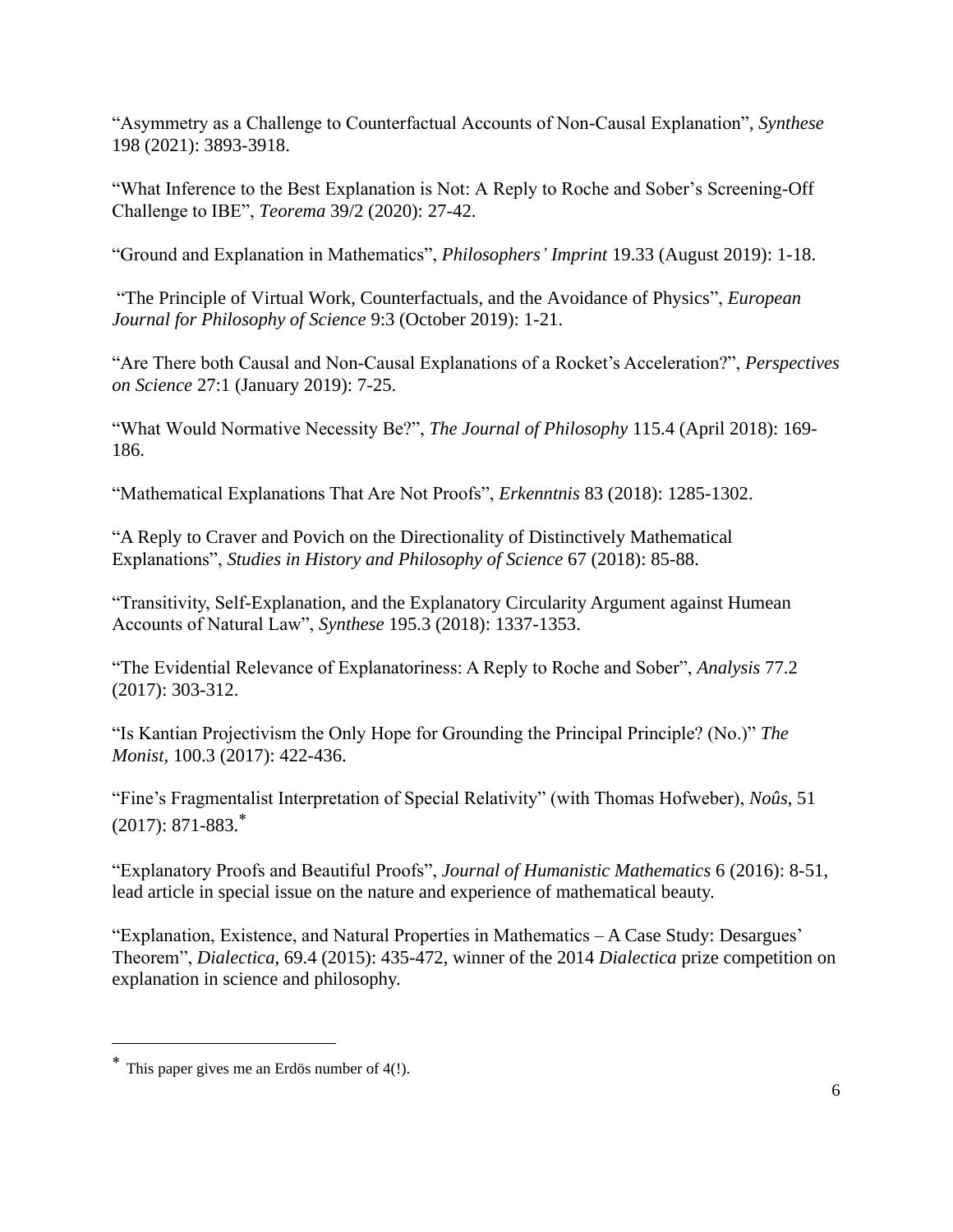"Depth and Explanation in Mathematics", *Philosophia Mathematica* 23 (2015): 196-214.

"On 'Minimal Model Explanations': A Reply to Batterman and Rice", *Philosophy of Science* 82 (2015): 292-305.

"Aspects of Mathematical Explanation: Symmetry, Unity, and Salience", *Philosophical Review*, 123.4 (2014), pp. 485-531.

"Did Einstein Really Believe that Principle Theories are Explanatorily Powerless?" *Perspectives on Science* 22:4 (2014), pp. 449-463.

"What Makes a Scientific Explanation Distinctively Mathematical?", *British Journal for the Philosophy of Science* 64 (2013), pp. 485-511.

reprinted in *The Philosopher's Annual*, volume XXXIII.

"Really Statistical Explanations and Genetic Drift", *Philosophy of Science* 80 (2013), pp. 169-88.

"Grounding, Scientific Explanation, and Humean Laws", *Philosophical Studies* 164 (2013), pp. 255-61.

"Conservation Laws in Scientific Explanations: Constraints or Coincidences?" *Philosophy of Science* 78 (2011), pp. 333-352.

"Can There Be *A Priori* Causal Models of Natural Selection" (with Alexander Rosenberg), *Australasian Journal of Philosophy* 89 (2011), pp. 591-99.

"Why Do Forces Add Vectorially? A Forgotten Controversy in the Foundations of Classical Mechanics", *American Journal of Physics* 79 (2011), pp. 380-388.

"Meta-Laws of Nature and the Best System Account", *Analysis* 71 (2011), pp. 216-222.

"What are Mathematical Coincidences (and Why Does It Matter)?" *Mind* 119 (2010), pp. 307- 340.

"A Tale of Two Vectors", *Dialectica* 63 (2009), special issue on the metaphysics of vectors, pp. 397-431.

reprinted in *The Philosopher's Annual*, volume XXIX.

"Dimensional Explanations", *Noûs* 43 (2009), pp. 742-775.

"The End of Diseases", *Philosophical Topics*, special issue on metaphysics and natural kinds, 35 (2007), pp. 265-292.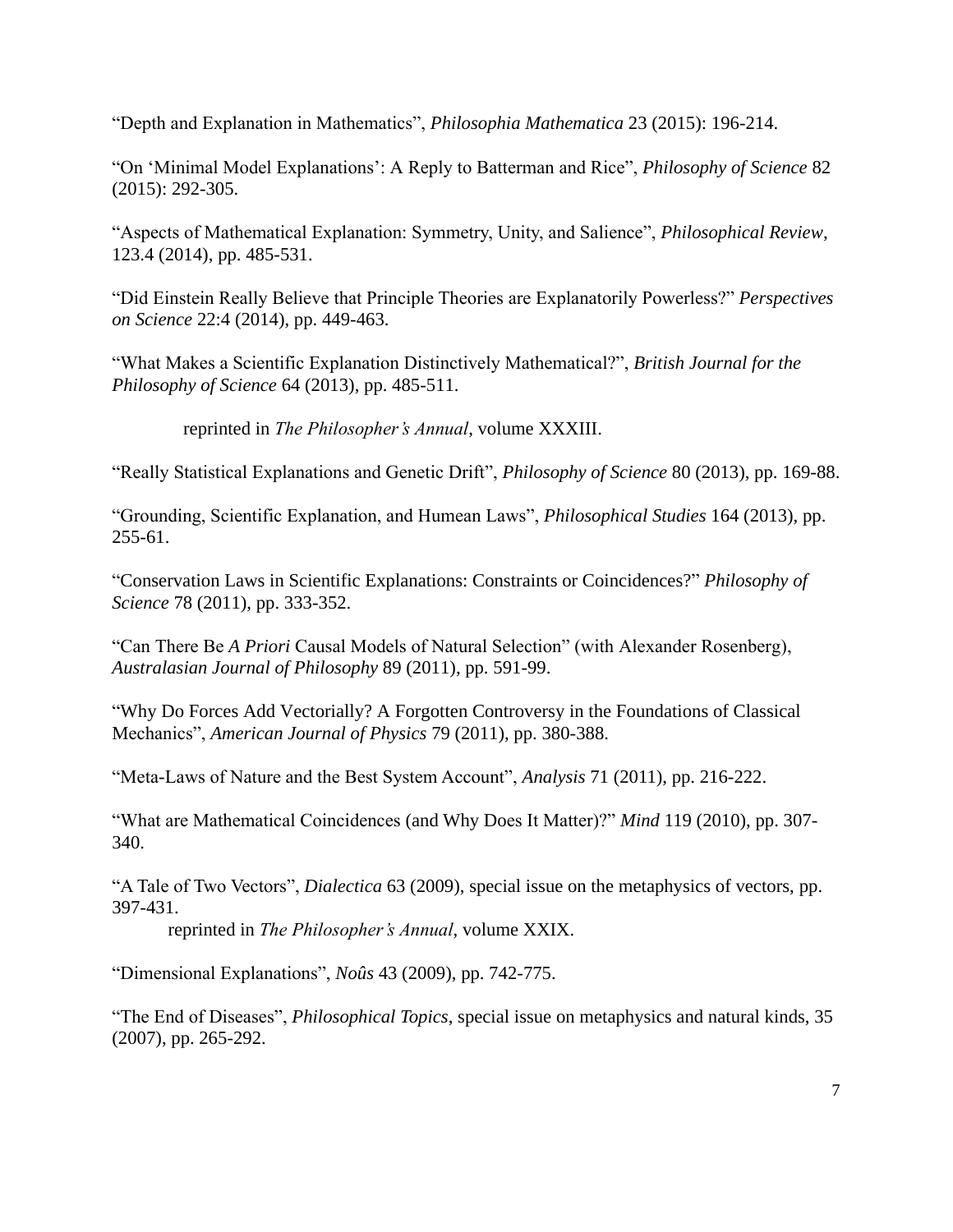"Must the Fundamental Laws of Physics Be Complete?", *Philosophy and Phenomenological Research* 78 (March 2009), pp. 312-345.

"Why Proofs by Mathematical Induction are Generally Not Explanatory," *Analysis* 69 (2009), pp. 203-211.

"Could the Laws of Nature Change?", *Philosophy of Science* 75 (January 2008), pp. 69-92.

"Why Contingent Facts Cannot Necessities Make", *Analysis* 68 (April 2008), pp. 120-128.

"Laws and Meta-Laws of Nature", *The Harvard Review of Philosophy* 15 (Fall 2007): 21-36.

"Laws and Meta-Laws of Nature: Conservation Laws and Symmetries," *Studies in History and Philosophy of Modern Physics* 38 (2007), pp. 457-81.

"How to Account for the Relation Between Chancy Facts and Deterministic Laws," *Mind* 115 (2006), pp. 917-946.

"Do Chances Receive Equal Treatment Under The Laws? Or: Must Chances Be Probabilities?", *British Journal for the Philosophy of Science* 57 (2006), pp. 383-403.

"How Can Instantaneous Velocity Fulfill Its Causal Role?" *Philosophical Review* 114 (2005), pp. 433-468.

"Reply to Ellis and to Handfield on Essentialism, Laws, and Counterfactuals," *Australasian Journal of Philosophy* 83 (2005), pp. 581-588.

"A Counterfactual Analysis of the Concepts of Logical Truth and Necessity," *Philosophical Studies* 125 (2005), pp. 277-303.

"Ecological Laws: What Would They Be and Why Would They Matter?," *Oikos [The Journal of the Nordic Ecological Society]* 110 (2005), pp. 394-403.

"Laws and Their Stability," *Synthese* 144 (2005), pp. 415-432.

"Would Direct Realism Resolve the Classical Problem of Induction?", *Noûs* 38 (2004), pp. 197- 232.

"Bayesianism and Unification: A Reply to Wayne Myrvold," *Philosophy of Science* 71 (April 2004), pp. 205-15.

"A Note on Scientific Essentialism, Laws of Nature, and Counterfactual Conditionals," *Australasian Journal of Philosophy* 82 (June 2004), pp. 227-41.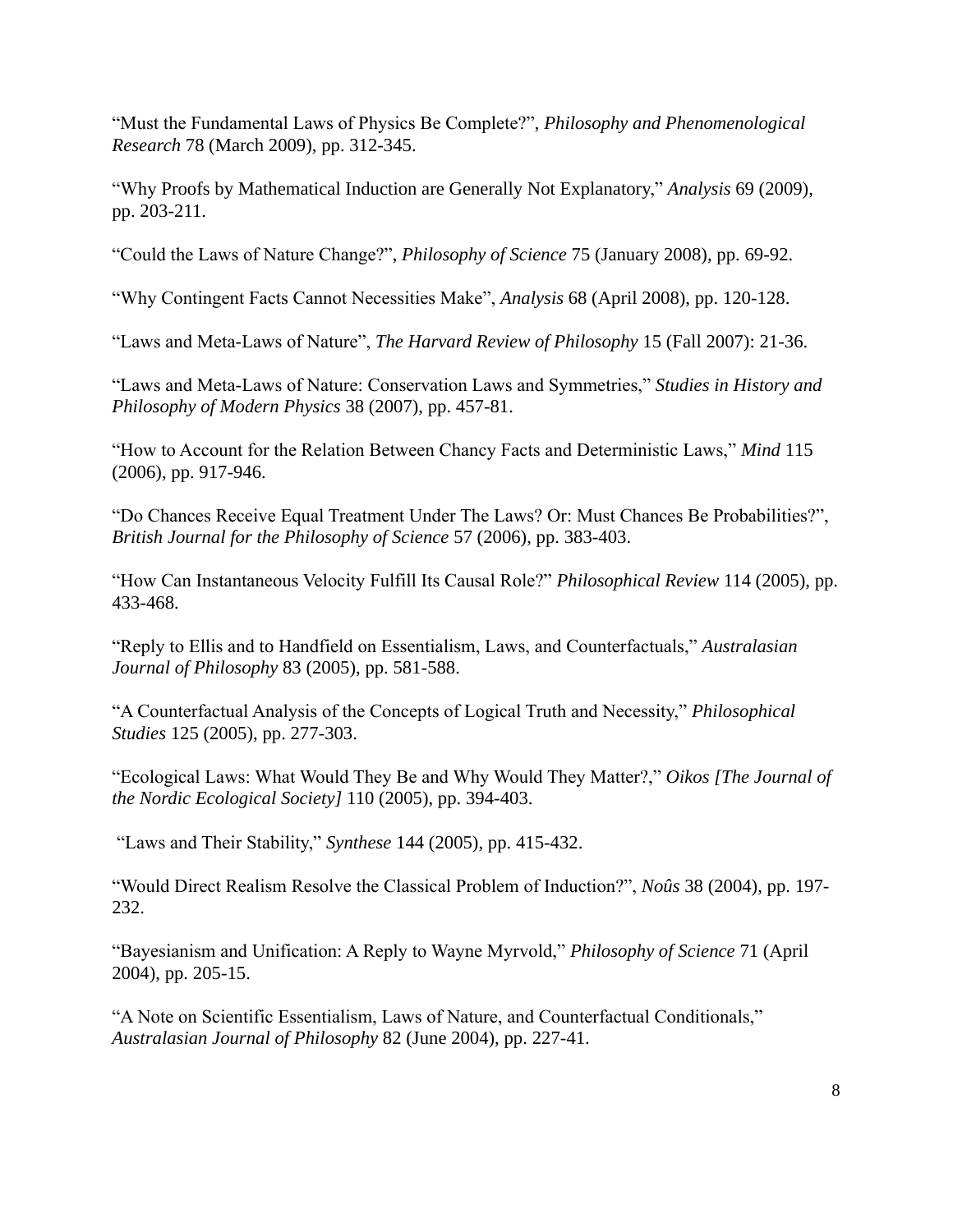"The Autonomy of Functional Biology: A Reply to Rosenberg," *Biology & Philosophy*, 19 (January 2004), pp. 93-101.

"Who's Afraid of *Ceteris-Paribus* Laws? Or: How I Learned to Stop Worrying and Love Them," *Erkenntnis* 57 (2002), pp. 407-423.

reprinted in *Philosophy of Science: An Anthology*, Blackwell, 2007.

reprinted in *The Philosopher's Annual*, volume XXV.

reprinted in *Ceteris paribus Laws*, ed. J. Earman, C. Glymour, and S. Mitchell (Kluwer, 2003).

"Baseball, Pessimistic Inductions, and the Turnover Fallacy," *Analysis* 62 (October 2002), pp. 281-5.

"Okasha on Inductive Scepticism," *The Philosophical Quarterly* 52: 207 (April 2002), pp. 226- 232.

"The Apparent Superiority of Prediction To Accommodation as a Side Effect: A Reply to Maher", *British Journal for the Philosophy of Science*, 52 (2001), pp. 575-88.

"The Most Famous Equation", *The Journal of Philosophy* 98: 5 (May 2001), pp. 219-38.

"Is Jeffrey Conditionalization Defective By Virtue of Being Non-Commutative? Remarks on the Sameness of Sensory Experience", *Synthese* 123:3 (June 2000), pp. 393-403.

"Salience, Supervenience, and Layer Cakes in Sellars's Scientific Realism, McDowell's Moral Realism, and the Philosophy of Mind", *Philosophical Studies*, 101 (2000), pp. 213-51.

"Why Are the Laws of Nature So Important to Science?", *Philosophy and Phenomenological Research* LIX: 3 (September 1999), pp. 625-652.

"Calibration and the Epistemological Role of Bayesian Conditionalization", *The Journal of Philosophy* XCVI: 6 (June 1999), pp. 294-324.

"Laws, Counterfactuals, Stability, and Degrees of Lawhood", *Philosophy of Science* 66 (June 1999), pp. 243-267.

"Inductive Confirmation, Counterfactual Conditionals, and Laws of Nature," *Philosophical Studies*, 85, #1 (January 1997), pp. 1-36.

"Laws of Nature, Cosmic Coincidences, and Scientific Realism," *Australasian Journal of Philosophy* 74, #4 (December 1996), pp. 614-638.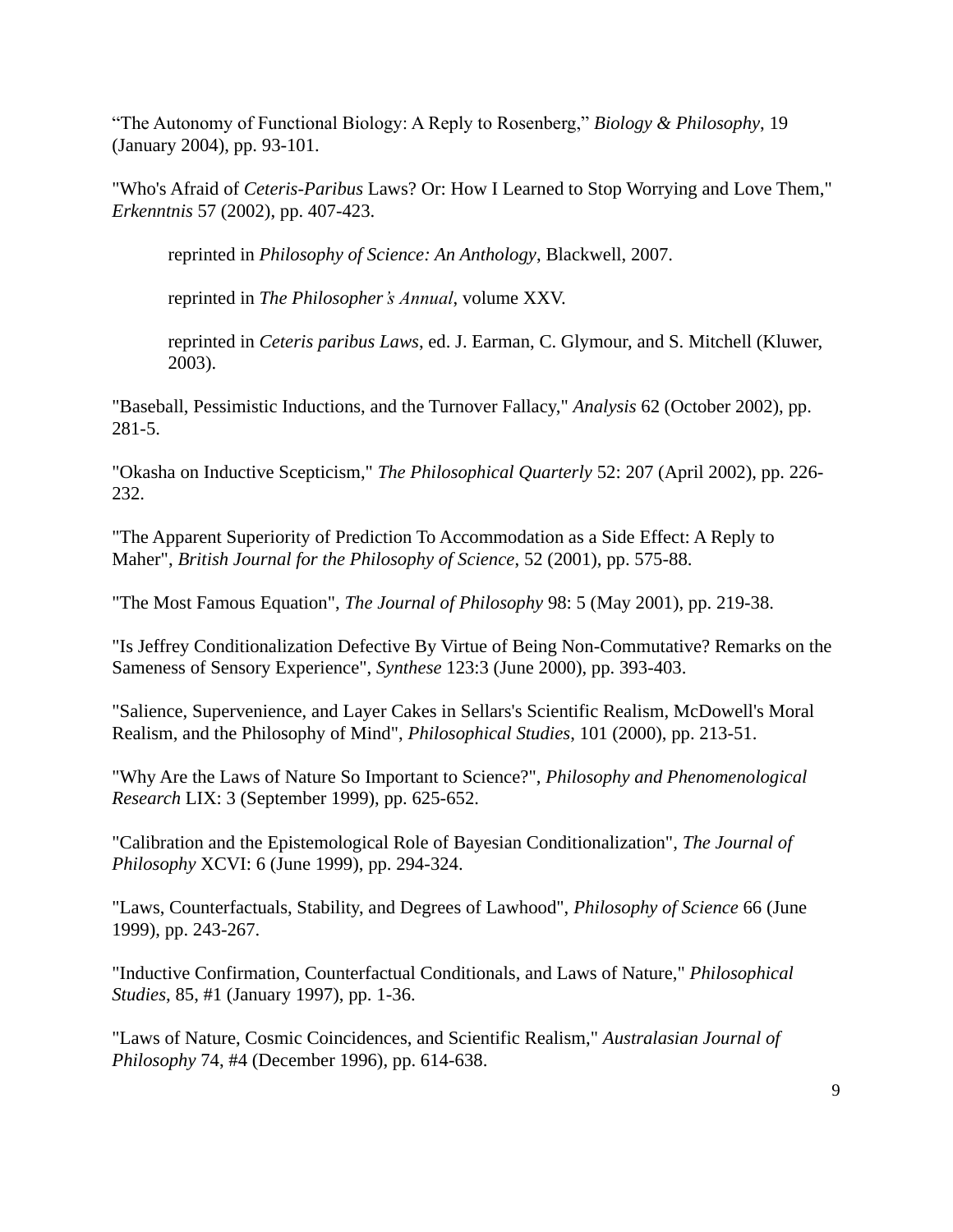"Life, Artificial Life, and Scientific Explanation," *Philosophy of Science* 63 (June 1996), pp. 225-244.

reprinted in Mark Bedau and Carol Cleland (eds.), *The Nature of Life: Classical and Contemporary Perspectives*, Cambridge: Cambridge University Press, 2010, pp. 236-48.

"Spearman's Principle," *The British Journal for the Philosophy of Science* 46 (December 1995), pp. 503-521.

"Are There Natural Laws concerning Particular Biological Species?," *The Journal of Philosophy* XCII: 8 (August 1995), pp. 430-451.

"Dispositions and Scientific Explanation," *Pacific Philosophical Quarterly*, 75:2 (June 1994), pp. 108-132.

"Earman on the Projectibility of Grue," *PSA 1994* [Proceedings of the Biennial Meeting of the Philosophy of Science Association], volume 1, ed. D. Hull, M. Forbes, and R. Burian, pp. 87-95.

"Scientific Realism and Components: The Case of Classical Astronomy," *The Monist* 77:1 (January 1994), pp. 111-127.

"When Would Natural Laws Have Been Broken?," *Analysis* 53:4 (October 1993), pp. 262-269 (shared top prize awarded in *Analysis* Annual Essay Competition).

"Lawlikeness," *Noûs* 27 (1993), pp. 1-21.

"Natural Laws and the Problem of Provisos," *Erkenntnis* 38 (1993), pp. 233-248.

reprinted in John Carroll (ed.), *Readings on Laws of Nature* (Pittsburgh: University of Pittsburgh Press, 2004), pp. 161-175.

reprinted in Alexander Bird and James Ladyman (eds.), *Arguing About Science* (Abington, UK: Routledge, 2013), pp. 455-465.

"Armstrong and Dretske on the Explanatory Power of Regularities," *Analysis* 52:3 (July 1992), pp. 154-159.

"Hui Shih's Logical Theory of Descriptions: A Philosophical Reconstruction of Hui Shih's Ten Enigmatic Arguments," *Monumenta Serica* 38 (1988-89), pp. 95-114.

Other Articles

"Is 'Artificial Life' Alive?", in *Artificial Life*, catalogue for exhibition at Consolidated Works, a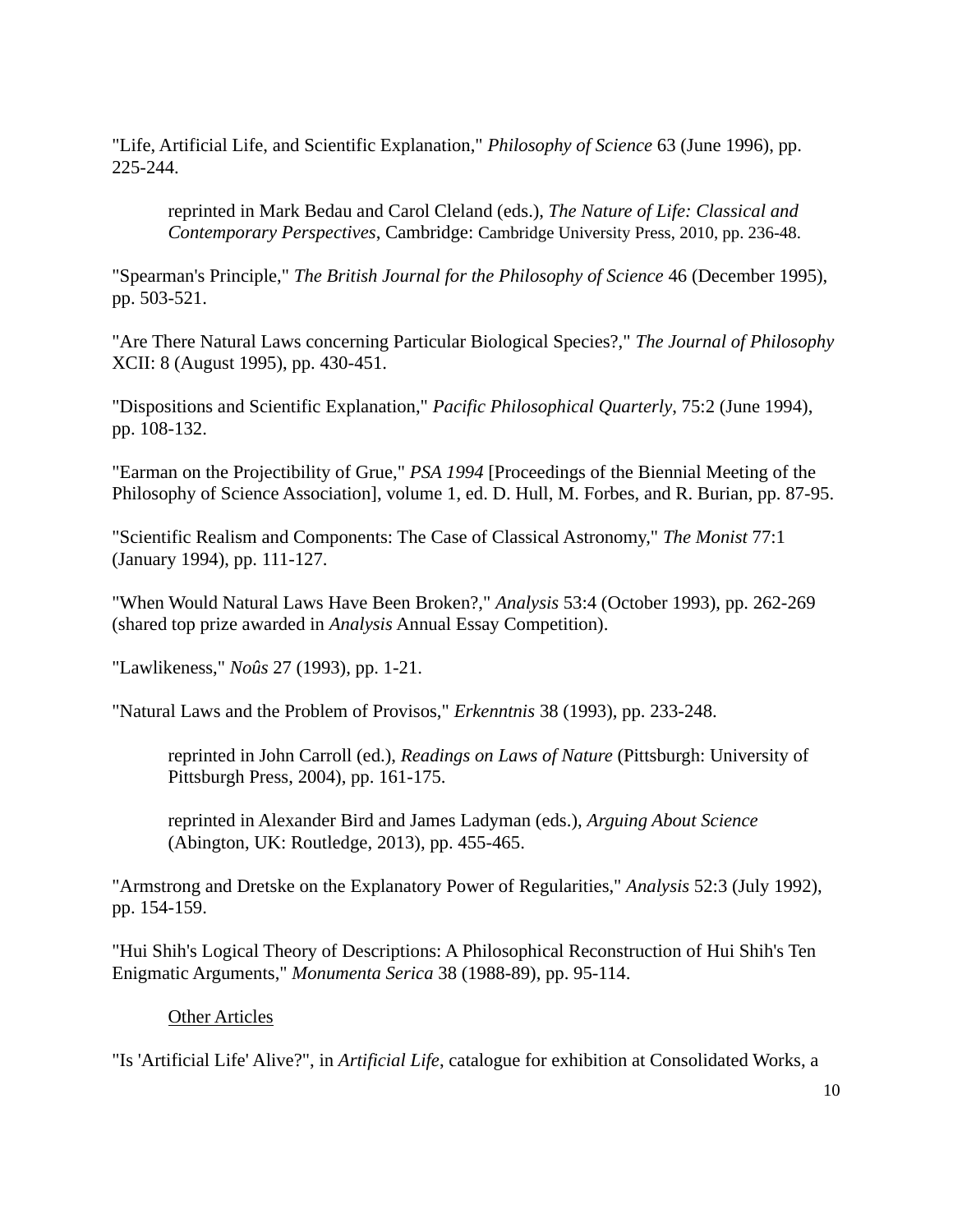Seattle contemporary arts center, 1999.

"Can Science Answer Moral Questions?," in *Race and Other Misadventures*, ed. L. Reynolds and L. Lieberman (Dix Hills, New York: General Hall, 1996), pp. 378-396.

# Book Reviews

"Comments on Kment's *Modality and Explanatory Reasoning*" – contribution to book symposium, *Philosophy and Phenomenological Research* 91 (2015): 508-515.

Review of "Causal Reasoning in Physics" by Mathias Frisch (Cambridge University Press, 2014), *American Journal of Physics* 83 (2015): 477.

"Abstraction and Depth in Scientific Explanation" – contribution to book symposium on "Depth: An Account of Scientific Explanation", by Michael Strevens, *Philosophy and Phenomenological Research* 84 (2012): 483-491.

Review of "Nature's Metaphysics" by Alexander Bird, *Philosophical Review*, 119(1), January 2010, pp. 97-99.

"Structuralism with an Empiricist Face?", contribution (in Italian) to a debate on Bas van Fraassen, "Scientific Representation: Paradoxes of Perspective", *Iride: Filosofia E Discussione Pubblica* (Bologna), 58 (December 2009), pp. 713-17.

reprinted (in English) in *IRIS. European Journal of Philosophy and Public Debate* 2 (April 2010), pp. 252-6.

Review of "The Metaphysics Within Physics" by Tim Maudlin, *Mind* 118 (January 2009), pp. 197-200.

Review of "Causation, Physics, and the Constitution of Reality: Russell's Republic Revisited" edited by Huw Price and Richard Corry, *Notre Dame Philosophical Reviews*, November 2007.

"Farewell to Laws of Nature?", essay review of "Laws in Nature" by Stephen Mumford, *Studies in History and Philosophy of Science A*, 37 (2006), pp. 361-69.

Review of "Theory and Reality: An Introduction to the Philosophy of Science" by Peter Godfrey-Smith, *Australasian Journal of Philosophy*, 83 (March 2005), pp. 122-124.

Review Essay on "Dynamics of Reason" by Michael Friedman, *Philosophy and Phenomenological Research*, 68 (May 2004), pp. 702-712.

Review of "Scientific Realism: How Science Tracks Truth" by Stathis Psillos, *Philosophical Books* 42: 4 (October 2001), pp. 317-20.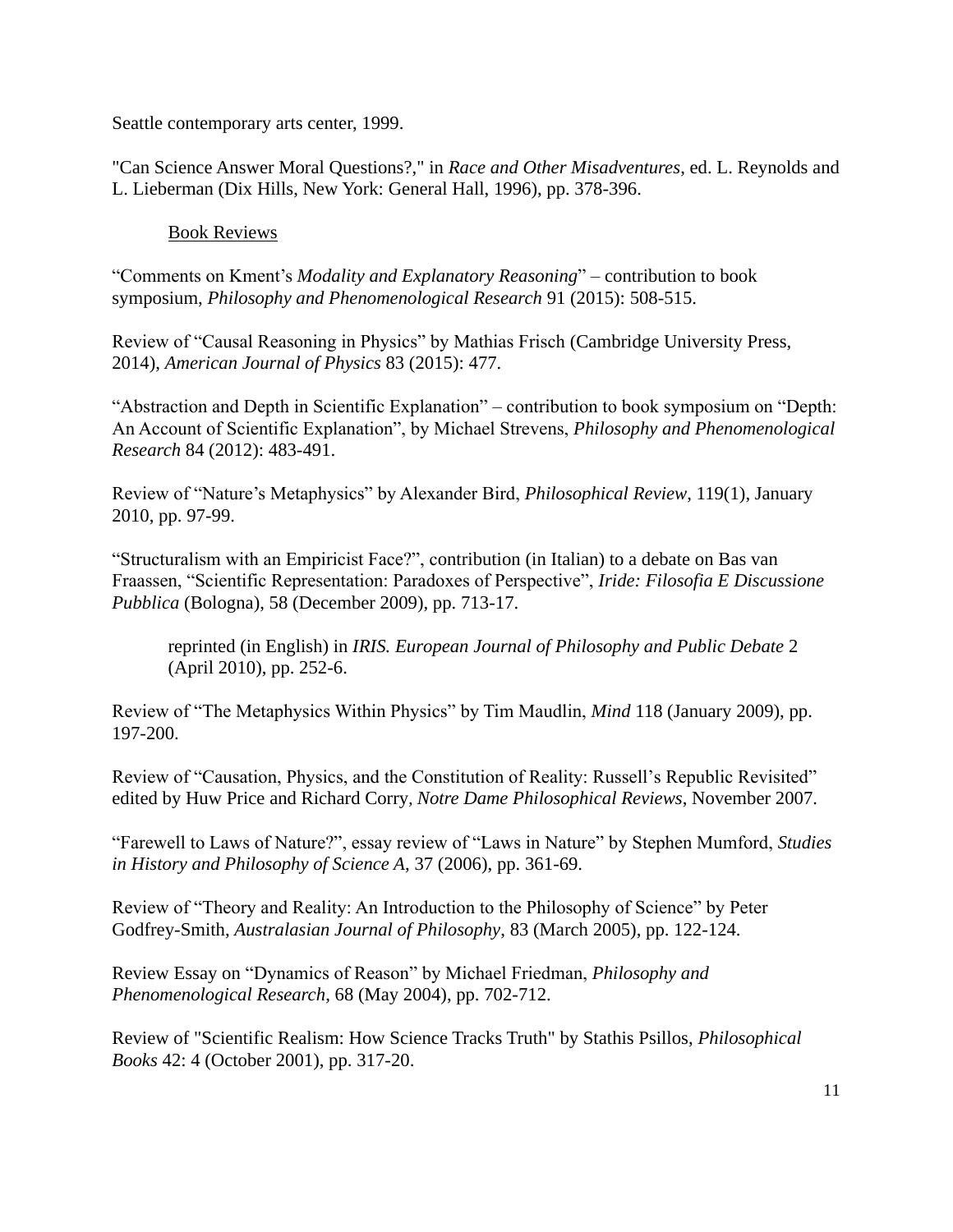Review of "Laws of Nature" by John Carroll, *Philosophical Quarterly*, 47 (October 1997), pp. 526-529.

# **Other**

Contributed to *The Oxford English Dictionary* the earliest known use of the word "Cepheid."

Letter to William Safire reprinted in Safire, *The Right Word in the Right Place at the Right Time: Wit and Wisdom from the Popular Language Column in the New York Times Magazine* (New York: Simon & Schuster, 2004), p. 402.

Panelist for askphilosophers.org; contributed to *What is the Opposite of a Lion? And 99 Other Philosophical Questions Answered* (London: Hodder & Stoughton, 2007); contributed to *What Should I Do: Philosophers on the Good, the Bad, and the Puzzling,* ed. Alexander George (Oxford: Oxford University Press, 2011) – both volumes derived from answers posted on askphilosophers.org.

"What it all Means" [Letter to the Editor], *The New York Times*, February 9, 2011, Sunday Book Review, p. 6.

WUNC 91.5 FM (National Public Radio) interviewed by Frank Statio on "The State of Things" show on space (August 25, 2010)

"Popular Science" [Letter to the Editor], *The New York Times*, May 31, 2009, Sunday Book Review, p. 5.

Letter to the Editor (on counterfactual reasoning), *The Chronicle of Higher Education* LII: 18 (January 6, 2006), p. B18

Letter to the Editor (on quantum mechanics and the history of physics), *The New Yorker*, May 30, 2011, p. 5.

Contributed video on Hempel's paradox of confirmation to Wi-Phi [open access Wireless Philosophy] [www.wi-phi.com,](http://www.wi-phi.com/) July 2015 – see https://www.youtube.com/watch?v=\_SKmqh5Eu4Y

Interviewed by 3:AM Magazine in issue of June 24, 2017: https://316am.site123.me/articles/law?c=end-times-archive

*The Daily Ant* Philosophy Phriday column: "Ants are Alive", September 1, 2017 https://dailyant.com/2017/09/01/philosophy-phriday-ants-are-alive/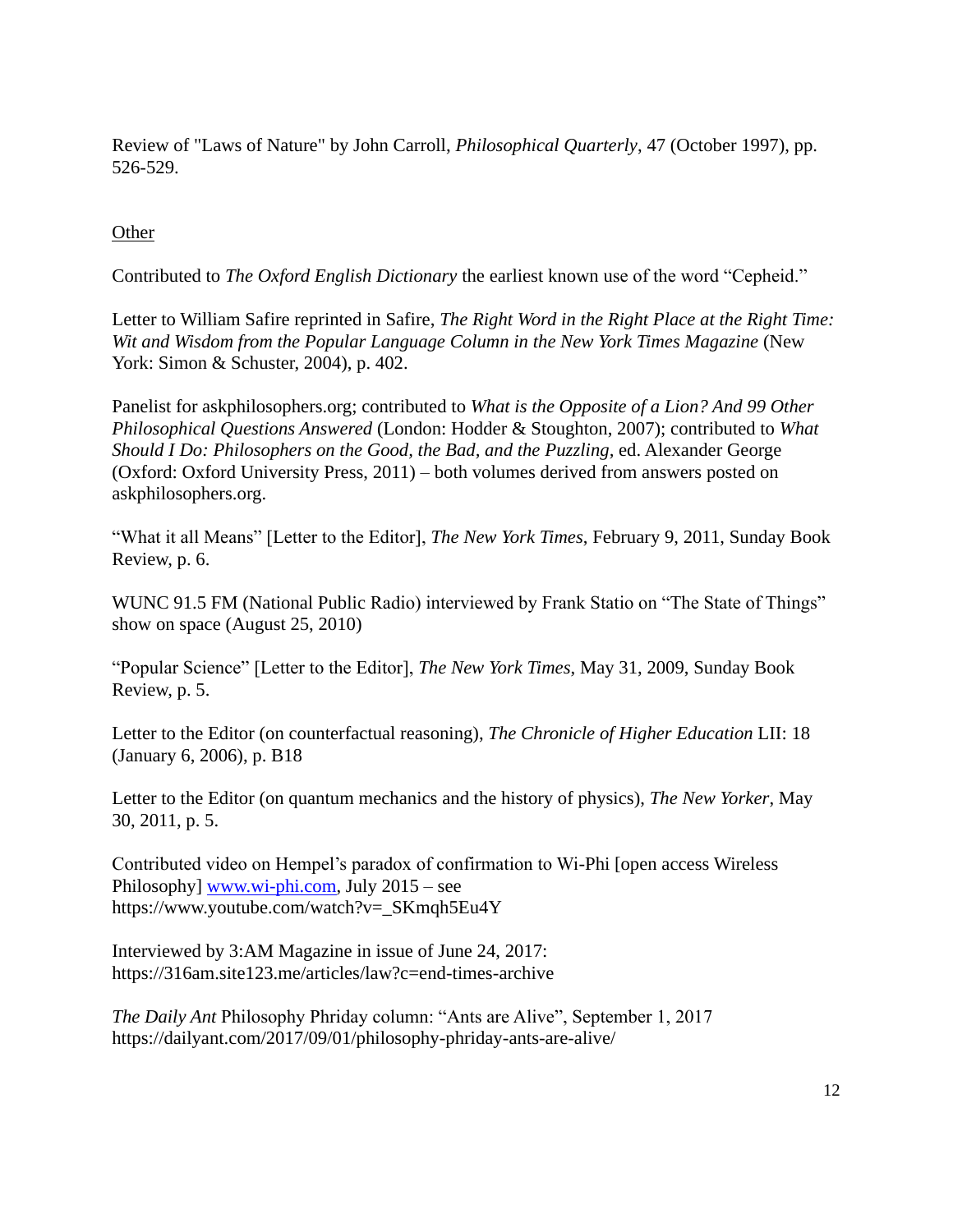Successfully (and alone) persuaded UNC Student Stores to remove tobacco products from its shelves

Successfully (and alone) persuaded UNC for the Morehead Planetarium's longstanding annual "Star of Bethlehem" show to be eliminated (see *Daily Tar Heel*, December 1 2008).

**Member** of American Philosophical Association (APA), Philosophy of Science Society (PSA).

# **Awards and Research Grants**

"Putting Explanation Back into 'Inference to the Best Explanation'" selected for *The Philosopher's Annual*, volume XL, as one of the ten best articles published in philosophy in 2020.

Awarded a University of North Carolina WN Reynolds Senior Faculty Research and Scholarly Leave (university-wide competition for one term of research sabbatical), fall term 2021.

2016 Distinguished Teaching Award for Post-Baccalaureate Instruction, University of North Carolina at Chapel Hill

"Explanation, Existence, and Natural Properties in Mathematics – A Case Study: Desargues' Theorem" awarded *Dialectica* Essay Prize 2014 (July 2015).

"What Makes a Scientific Explanation Distinctively Mathematical?" selected for *The Philosopher's Annual*, volume XXXIII, as one of the ten best articles published in philosophy in 2013.

Fellowship in Department of Philosophy, University of Cologne (Germany), November-December 2013.

"A Tale of Two Vectors" selected for *The Philosopher's Annual*, volume XXIX, as one of the ten best articles published in philosophy in 2009.

D. Earle Pardue Fellow, Institute for the Arts and Humanities, University of North Carolina at Chapel Hill, Faculty Fellowship for spring term 2011 (won through university-wide competition).

Awarded a University of North Carolina Pogue Competitive Research Leave (university-wide competition for one term of research sabbatical), fall term 2010.

Bowman and Gordon Gray Distinguished Term Professorship for Excellence in Undergraduate Teaching, University of North Carolina at Chapel Hill, awarded 2007, term 2009-12.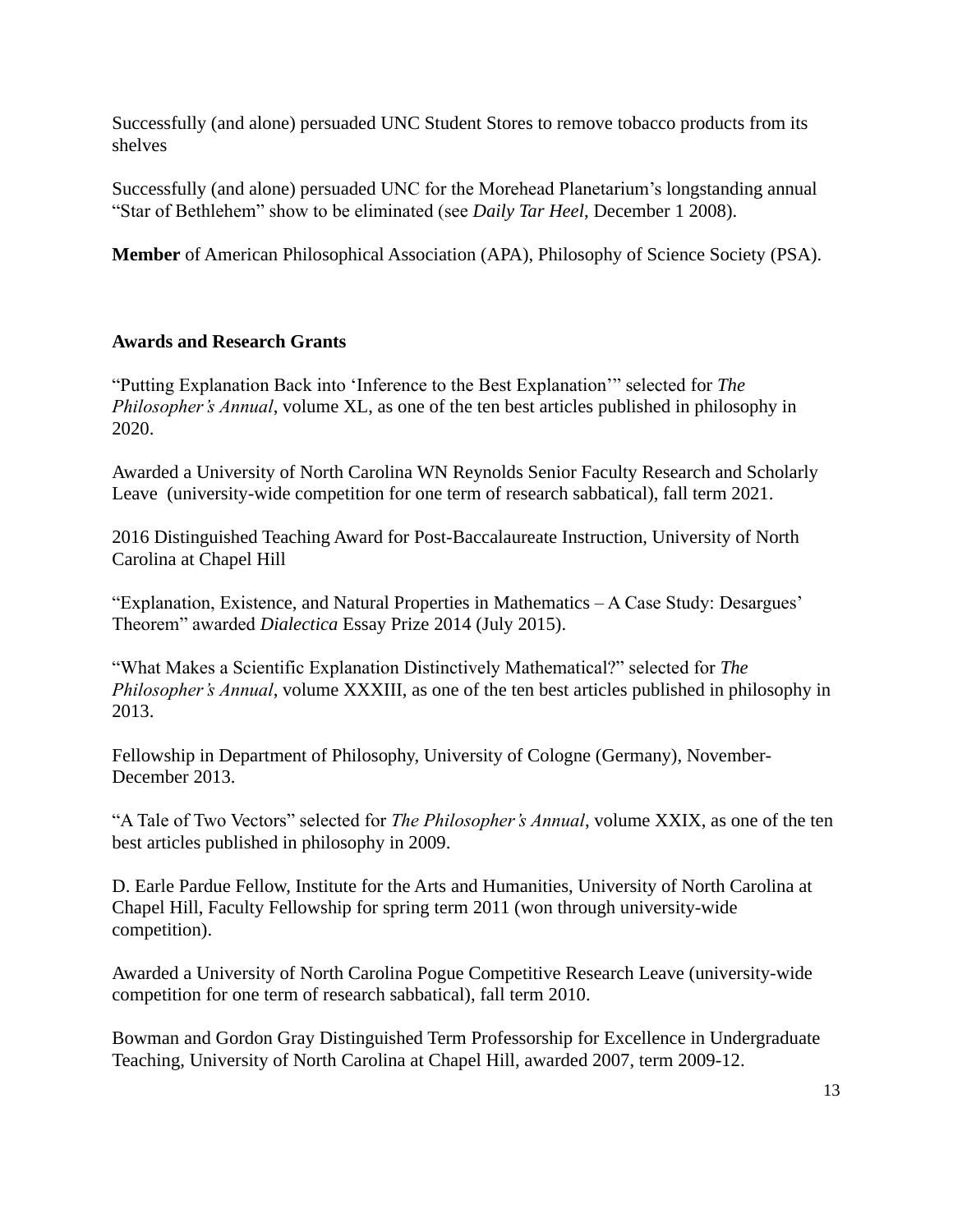"Who's Afraid of *Ceteris-Paribus* Laws? Or: How I Learned to Stop Worrying and Love Them" selected for *The Philosopher's Annual*, volume XXV, as one of the ten best articles published in philosophy in 2002.

UW Humanities Center grant (\$10,000) to develop the UW Young Humanities Scholars Program for high schoolers, 1998-99.

UW Faculty "Tools for Transformation" Curriculum Development Award, to develop courses in the philosophy of physics and an undergraduate major in the history and philosophy of science, 1998-1999 (with Andrea Woody).

UCLA Chancellor's Faculty Career Development Award, UCLA, 1995

"When Would Natural Laws Have Been Broken?," tied for top prize awarded in *Analysis* Annual Essay Competition, 1993

Andrew Mellon Fellowship in the Humanities, Woodrow Wilson National Fellowship Foundation, 1985

Alexander Guthrie McCosh Prize in Philosophy, 1985 (awarded by the Princeton University Philosophy Department for the finest senior thesis in any area of philosophy)

Dickinson Prize, 1985 (awarded by the Princeton University Philosophy Department for the finest senior thesis in logic or the theory of knowledge)

Class of 1876 Memorial Prize for Debate in Politics, 1983 (awarded by the American Whig-Cliosophic Society of Princeton University)

United States Presidential Scholar, 1981

National Merit Scholar, 1981

#### **Professional Service**

Program Committee member for the 11<sup>th</sup> MuST (Munich-Sydney-Tilburg/Turin) Philosophy of Science Conference, 2018.

Program Committee member for the 2016 meeting of the Philosophy of Science Association

Associate Editor, *British Journal for the Philosophy of Science*, September 2011-January 2015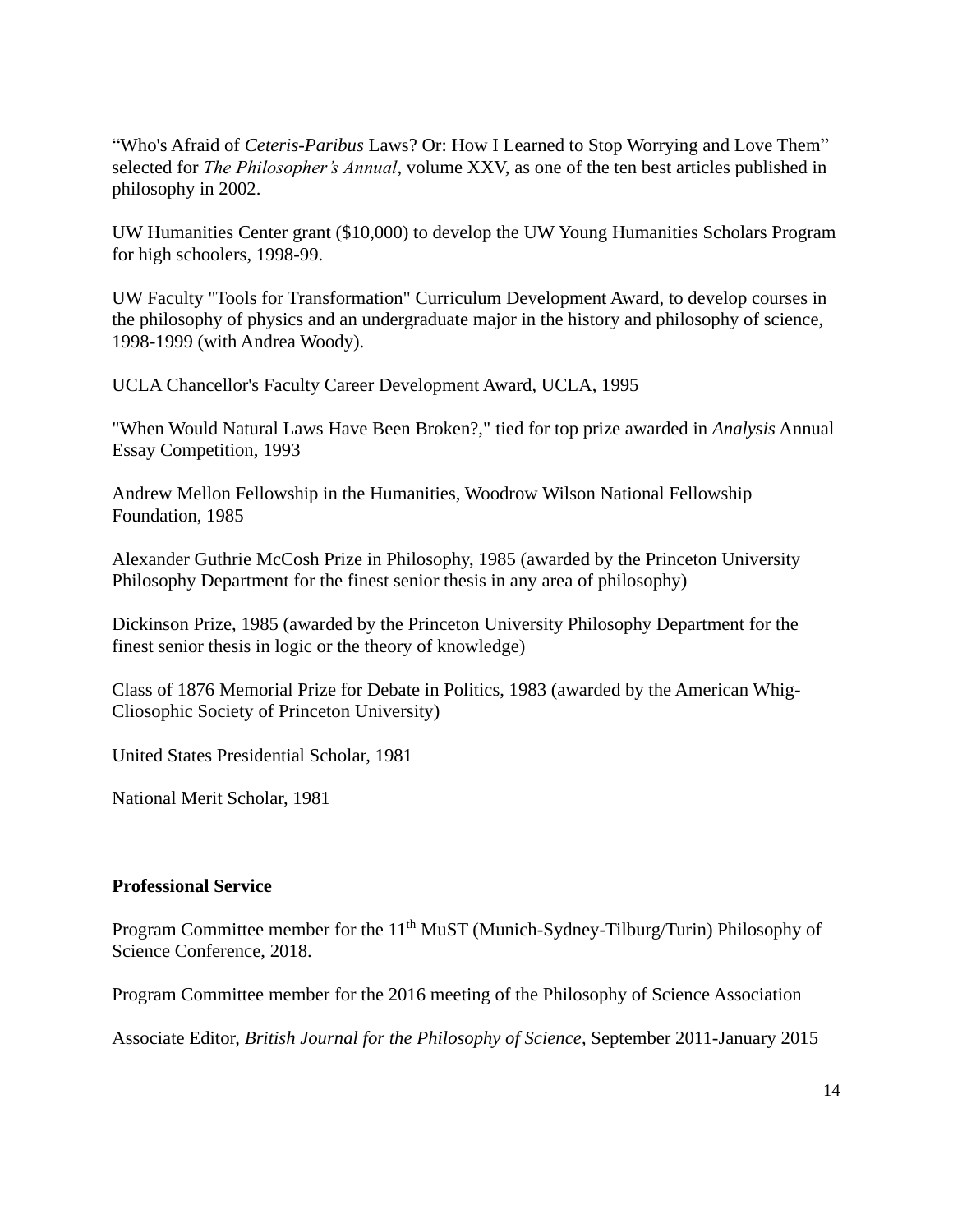Member of Editorial Board, *Philosophy of Science*, 2009-current

Member of APA Eastern Division Advisory Committee (on Philosophy of Science) to the Program Committee, January 2012-January 2015

Chair (2006) and member (2005) of Program Committee for APA Eastern Division and James Prize Committee.

Program Committee member for the 1998 meeting of the Philosophy of Science Association

Nominating Editor, *Philosophers' Annual* (2009-current)

Editorial Board member, *Journal of Mathematics* (2012-2017)

Academic Board member, *Praxis* philosophy journal (University of Manchester, UK) (2013 present)

## Referee:

of journal articles for *Philosophical Review*, *Journal of Philosophy, Philosophy of Science*, *British Journal for the Philosophy of Science*, *Mind*, *Philosophers' Imprint*, *Nous*, *Synthese*, *Erkenntnis*, *Studies in History and Philosophy of Modern Physics*, *European Journal for the Philosophy of Science, Foundations of Physics*, *Oikos [The Journal of the Nordic Ecological Society], Dialectica*, *Artificial Life*, *Canadian Journal of Philosophy*, *International Studies in the Philosophy of Science, Manuscrito* [Brazil], *Philosophical Quarterly, Theoria, Philosophy and Phenomenological Research, Australasian Journal of Philosophy, Biological Reviews*, *American Journal of Physics*, *Oxford Studies in Metaphysics and Sanders Prize for Metaphysics*, *Journal of Humanistic Mathematics*, *Studies in the History and Philosophy of Science, Philosophia Mathematica, Philosophical Transactions of the Royal Society B (Biological Sciences)*, *Axiomathes*, *The Mathematical Intelligencer*, *Foundations of Science*;

of book manuscripts for University of Chicago Press, Oxford University Press, Blackwell Publishers, Palgrave Macmillan UK, Princeton University Press, Routledge, Wadsworth Publishing Company, Mayfield Publishing Company, University of Pittsburgh Press, University of Edinburgh Press, Rutgers University Press, Cambridge University Press;

of grant proposals for the National Science Foundation (Science, Technology, and Society Program), Swiss National Science Foundation, Danish Council for Independent Research (Ministry of Science, Innovation, and Higher Education), the National Science Centre of Poland (Narodowe Centrum Nauki – NCN), the Israel Science Foundation, the National Research and Development Agency (ANID) of the Ministry of Science, Technology, Knowledge and Innovation of Chile, the Austrian Science Fund (FWF);

of symposium papers for *Alife VI* [artificial life] (1998) and *Alife VII* (2000); of Special One-Time SSHRC (Social Sciences & Humanities Research Council) Institutional Grant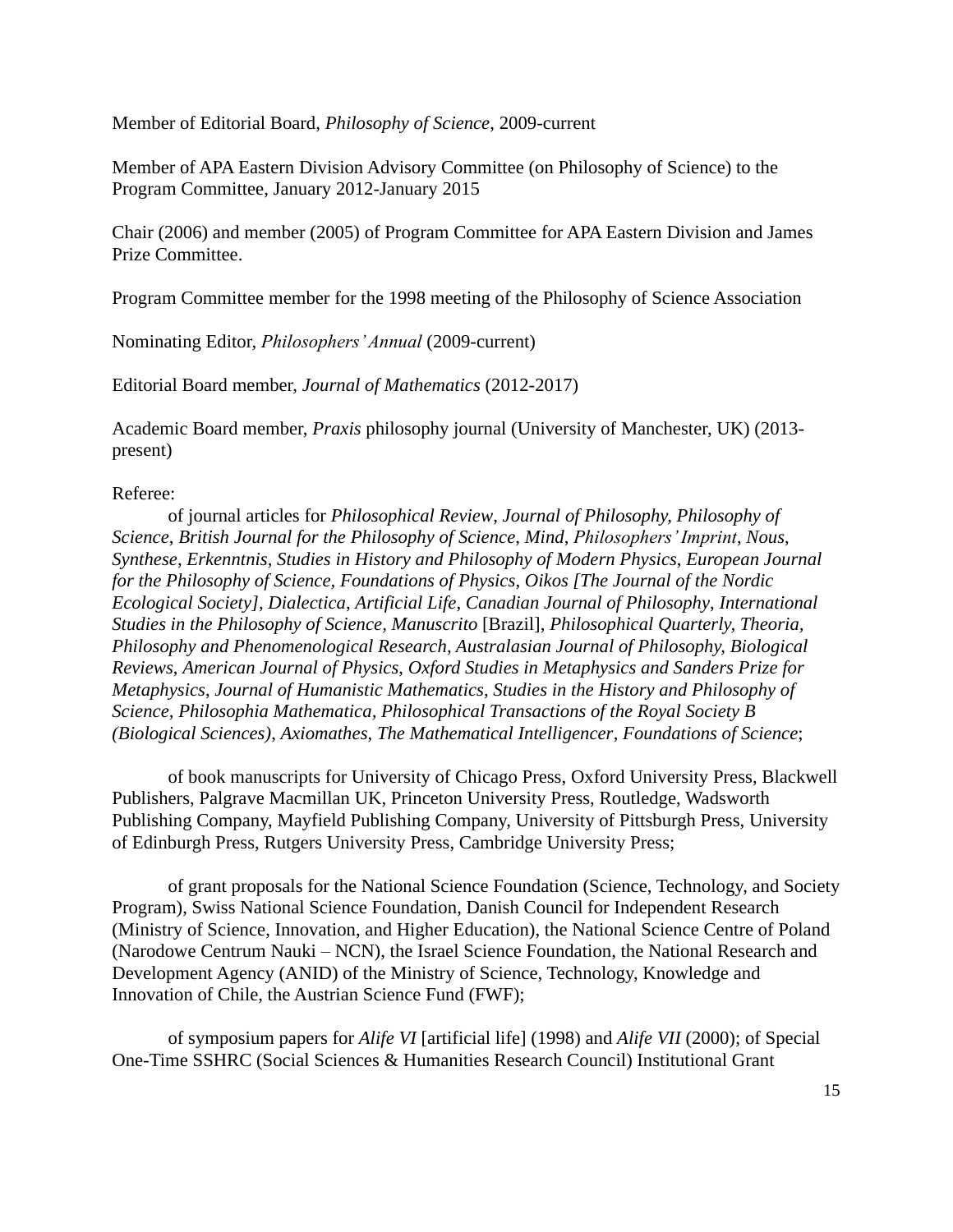proposals for The University of Lethbridge (Lethbridge, Alberta, Canada) in September, 1999; of papers for *Topics in Contemporary Philosophy*, volume 9, MIT Press, ed. Joseph Keim Campbell, Michael O'Rourke, and Matthew Slater, 2012; *Routledge Companion to The Philosophy of Language,* ed. G. Russell and D. Graff (2019); volume edited by Léna Soler deriving from Les Treilles Workshop on "Science As It Could Have Been", France, July 2009;

of course proposals for the Summer University program of the Central European University, Budapest (CEU) – 2018, 2019;

of applications for National Humanities Center Fellowships (2018, 2019, 2020, 2021, 2022).

Nominating Committee, *Wesley C. Salmon Memorial Lecture Committee*, University of Pittsburgh, 2010-current. Research assistant for Professor Salmon in preparing *Four Decades of Scientific Explanation*, 1988.

External examiner for Doctor of Philosophy, Australian National University, 2013; for Ph.D. at University of Notre Dame, 2017; for Ph.D. at University of Illinois at Chicago. Examiner for Habilitationsschrift at University of Munich, 2017.

Organized quarterly meetings of the Southern California Philosophy of Science Group, 1993- 1997, and ran the Group's electronic mailing list and bulletin board

Co-directed the Carnap-Reichenbach Centennial Symposium, UCLA, 18-19 October 1991

## **University Service**

College of Arts and Sciences, Dean's Advisory Committee, July 2017-June 2021

Andrew Carnegie Fellowship Selection Committee, fall 2020

Office of Distinguished Scholarships, various interviewing committees (e.g., Rhodes, Mitchell, Carnegie Junior Fellows), November 2017-2019

Chair, Post-Baccalaureate Teaching Awards Selection Committee and Member, University Teaching Award Selection Committee, 2016-17

Member, University Teaching Award Selection Committee, 2019-20, 2020-21

Member, Bowman and Gordon Gray Distinguished Term Professorship Selection Committee, 2013-14

Member, Committee for the Michael Polanyi Visiting Lectureship in the History and Philosophy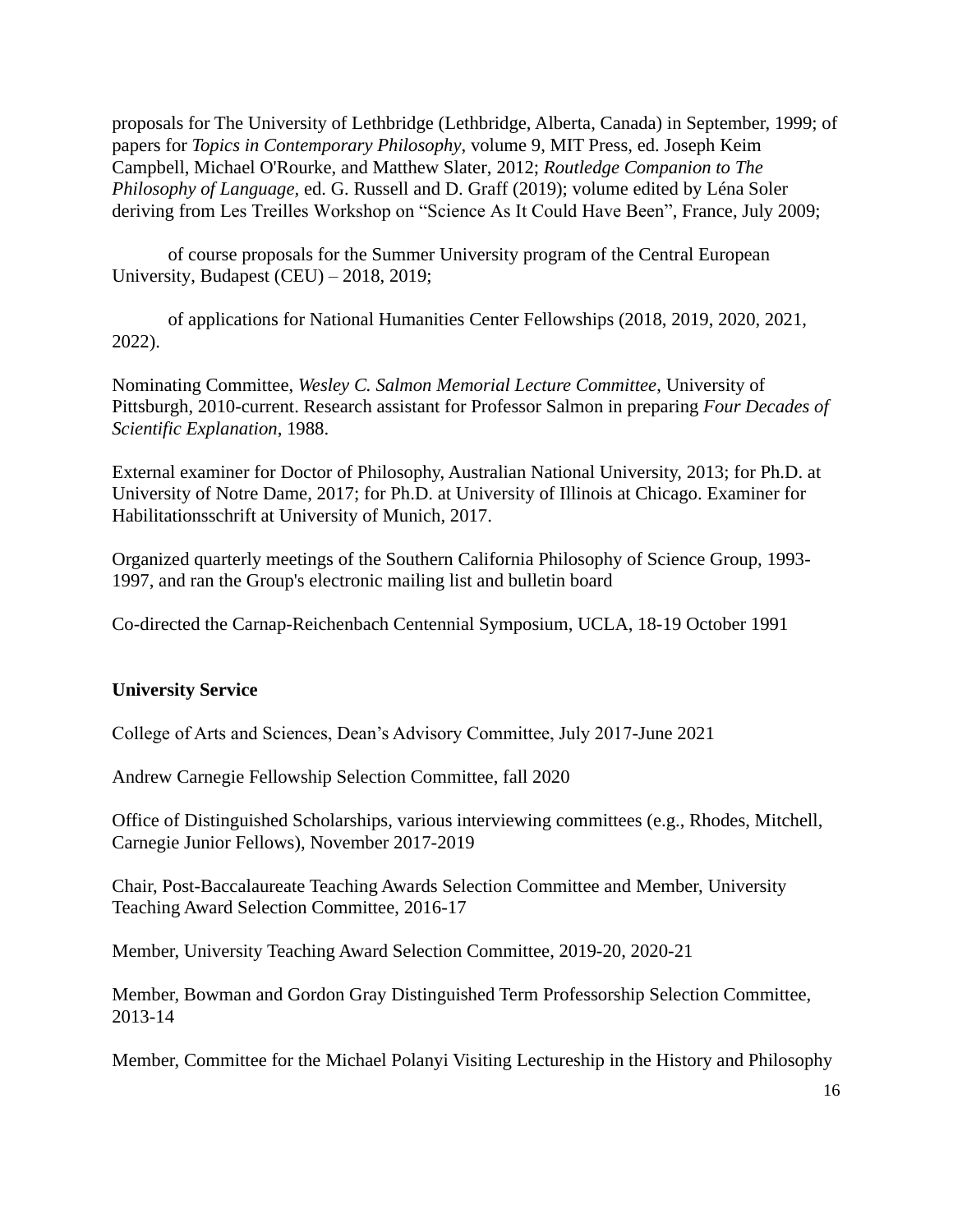of Natural Science, 2010-2017

Member, Parr Center for Ethics Faculty Advisory Committee (ex officio), 2011-2021

## **Presentations**

Refereed

- "Two Kinds of Identity Explanations" Symposium on Non-Causal Explanation, Philosophy of Science Association Biennial Meeting (PSA 2014), Chicago – November 2014
- "Really Statistical Explanations and Genetic Drift" POBAM [Philosophy of Biology @ Madison] Workshop, Madison, WI – June 2012
- "Conservation Laws in Scientific Explanations: Constraints or Coincidences?" British Society for the Philosophy of Science, Dublin – July 2010
- "How to Account for the Relation Between Chancy Facts and Deterministic Laws" Philosophy of Science session, Central Division Meeting of the American Philosophical Association, Chicago – April 2005
- "Do Chances Receive Equal Treatment Under the Laws" Southern Society for Philosophy and Psychology, Durham – March 2005
- "The Apparent Superiority of Prediction to Accommodation as a Side-Effect" Philosophy of Science Association Biennial Meeting, Vancouver -- November 2000
- "Is Jeffrey-Conditionalization Really Non-Commutative?" Philosophical Logic session, Pacific Division Meeting of the American Philosophical Association, Berkeley -- April 1999
- "Earman on the Projectibility of Grue" Philosophy of Science Association Biennial Meeting, New Orleans, October 1994
- "Can Accidental Generalizations Be Confirmed Inductively?" Philosophy of Science colloquium, Pacific Division Meeting of the American Philosophical Association, Los Angeles -- March 1994
- "Scientific Realism and Components" Society for Realist/Anti-Realist Discussion, Los Angeles -- March 1994

"When Would Natural Laws Have Been Broken?"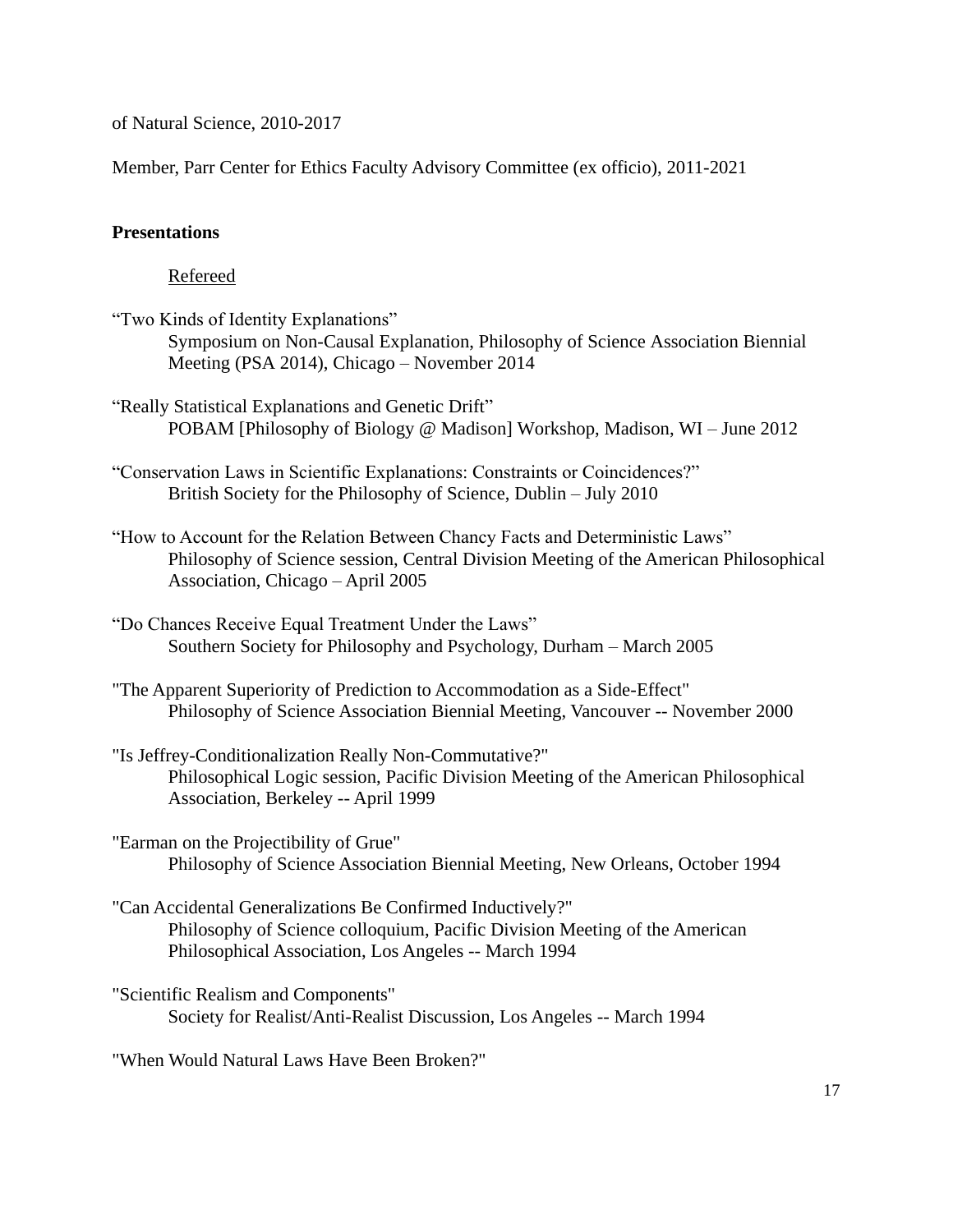Pacific Division Meeting of the American Philosophical Association, San Francisco -- March 1993

## Invited

"IBE, Bayesianism, and the Confirmation of Mathematical Conjectures" The 2021 Wesley C. Salmon Memorial Lecture, Department of History and Philosophy of Science, University of Pittsburgh – April 2022.

Department of Philosophy, Washington University in St. Louis – March 2022

- "Why Do the Laws Explain Why?" class Zoom visit, University of Florida, Gainesville – February 2022
- "What Would Reasons for Trusting Science Be? My Comments on Oreskes" class Zoom visit, University of Missouri, Columbia – January 2022
- "Why Do About Half of All Numbers Begin With 1 or 2?" Conference on Causation in Science, Sidney M. Edelstein Centre for History and Philosophy of Science Technology and Medicine, The Hebrew University of Jerusalem – May 2020 (postponed).
- "How to Make the World Safe for Autonomy or: How to Fodor/Kitcher an Albert/Loewer" Workshop on the History and Metaphysics of the Concept of Laws of Nature, Department of Philosophy, Rutgers University – April 2020 (postponed)
- "Aspects of Mathematical Explanation: Philosophy and Mathematics Pedagogy" National Science Foundation Interdisciplinary Workshop on Explanation in Mathematics, "Understanding Mathematical Explanation: Uniting Philosophical and Educational Perspectives", Rutgers University – April 2020 (postponed)
- "What Was the 'Great Advance' of 20<sup>th</sup>-Century Physics that 'Put Symmetry First'?" Conference on Symmetry Principles and Explanation, University of Birmingham (UK) – March 2020
- "Mathematical Proofs by *Reductio* Do Not Employ Counterfactuals" Philosophy of Science Reading Group, University of Birmingham (UK) – March 2020

"What Could Mathematics Be for It to Function in Distinctively Mathematical Scientific Explanations?"

11th Annual Auburn Philosophy Conference, Auburn University – April 2019

Keynote speaker, "Mathematics and its Applications: Philosophical Issues" conference, University of Leeds (U.K.) – September 2019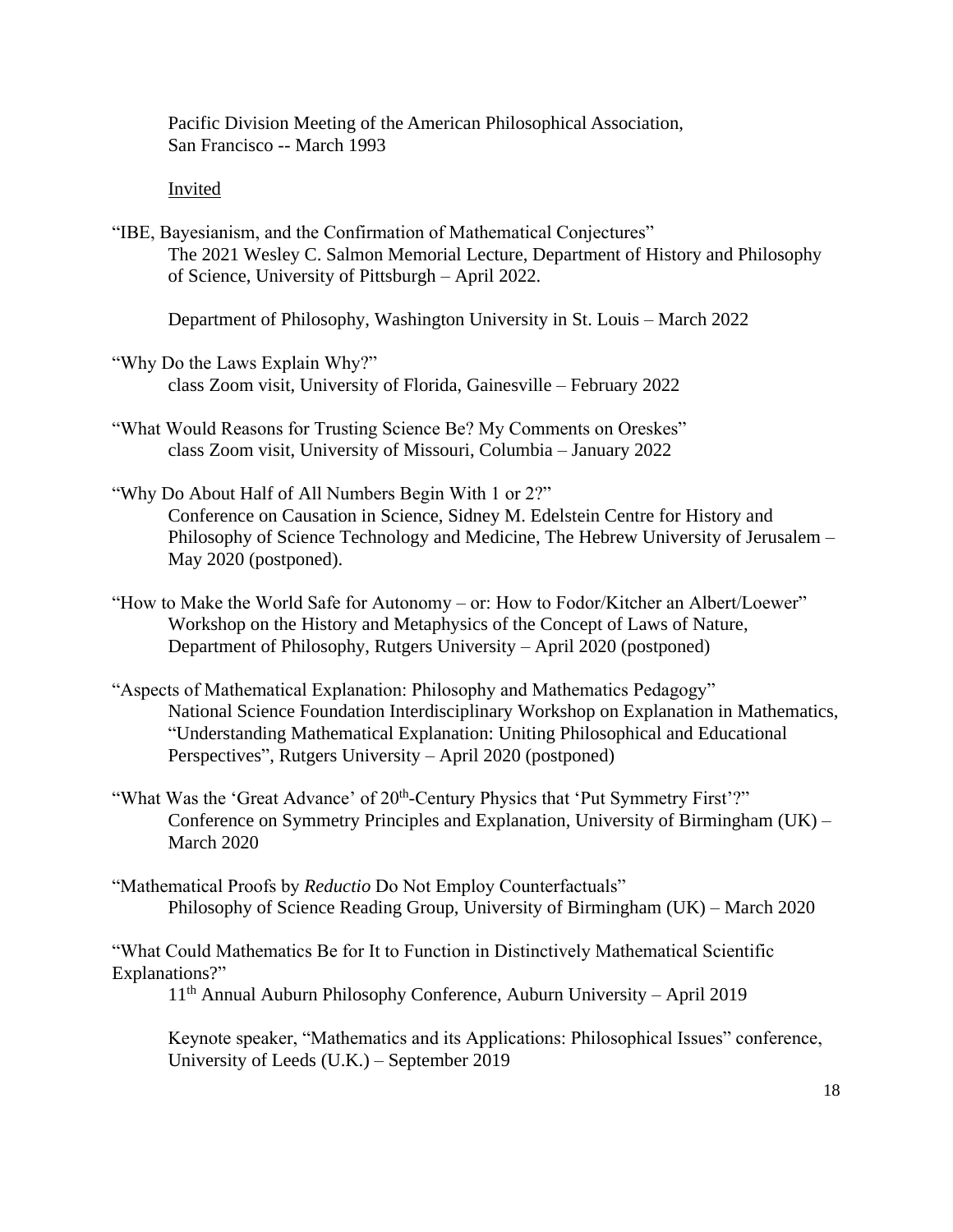"Inference to the Best Explanation as a Form of Non-Deductive Reasoning in Mathematics" Department of Philosophy, University of Colorado Boulder – April 2021

Department of Philosophy, University of Michigan Ann Arbor – February 2019

KCL-UNC Workshop on Probability and Possibility, King's College London – June 2019

UNC-Tubingen Conference (UNCUT 2), UNC-Chapel Hill – September 2019

Department of Philosophy, Princeton University – October 2019

Keynote address at 20<sup>th</sup> Annual Midwest PhilMath Workshop (MWPMW 20), Notre Dame University – November 2019

## "Replies to my Critics"

Invited symposium on my book, *Because Without Cause*, at the Eastern Division Meeting of the American Philosophical Association, New York – January 2019

" 'There Sweep Great General Principles Which All the Laws Seem to Follow' " University of Toronto Institute for the History and Philosophy of Science and Technology (IHPST) – April 2018

"Thomas Kuhn on Scientific Revolutions" Carolina Public Humanities Weekend Seminar on Scientific Revolutions, Chapel Hill –

September 2017

"Are There Both Causal and Non-Causal Explanations of a Rocket's Acceleration?" "Unifying the Debates: Mathematical and Non-Causal Explanations" conference, Paris-IHPST (Institut d'Histoire et Philosophie des Sciences), Sorbonne – June 2017

#### "Grounding and Explanation in Mathematics"

"Metaphysical Explanation, Mathematical Explanation: New Perspectives" conference, Paris-IHPST (Institut d'Histoire et Philosophie des Sciences), Sorbonne – February 2017

Commentary on Tanner Lectures on Human Values (Naomi Oreskes, "Should We Trust Science?")

Princeton University – November 2016

"Some Questions about Disease and Diseases" The Health and Humanities Exchange (HHEX), UNC-Chapel Hill – November 2016

"The Paradox of the Ravens"

Philosophy Café, Mystery Brewing Public House, Hillsborough, NC – October 2016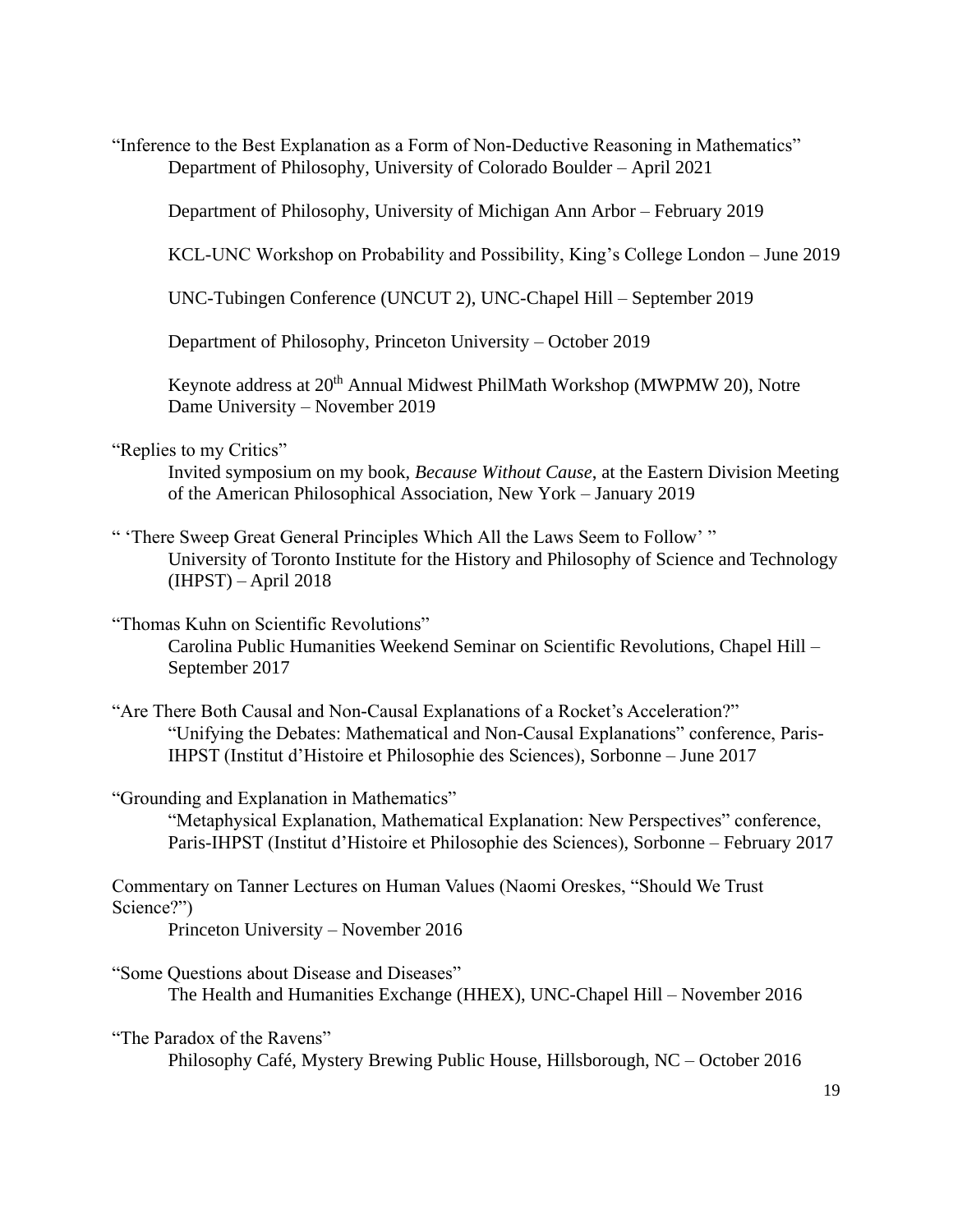"Grounding, Scientific Explanation, and Reducible Physical Properties"

Keynote speaker, "Ground in the Philosophy of Science" conference satellite to meeting of the Society of the Metaphysics of Science, Geneva (Switzerland) – September 2016

"Putting Explanation Back Into 'Inference to the Best Explanation'"

Keynote speaker, "Hempel and Beyond" conference celebrating the 50<sup>th</sup> anniversary of *Aspects of Scientific Explanation*; Research Group on Causation, Laws, Dispositions, and Explanation, University of Cologne (Germany) – September 2015

"Metaphysics at the Ranch", Tucson, AZ – January 2016

Inaugural Stephen Humphrey Lecture in the Philosophy of Science, Department of Philosophy, University of California, Santa Barbara -- March 2016

Department of Philosophy, King's College London – May 2016

## "Laws of Nature"

Carolina Science Café, NC Science Festival and Moorehead Planetarium and Science Center, Chapel Hill, NC – April 2015

Metaphysics of Science Summer School, Department of Philosophy, University of Helsinki (Finland) – July 2015

"What is Explanation in Mathematics?"

Invited symposium on "Mathematical Explanation" at the Central Division Meeting of the American Philosophical Association, St. Louis – February 2015

Department of Philosophy, Wake Forest University – February 2016

Comments on Arnon Levy's "Scientific Explanation: A Two-Dimensional Approach" UNC-Hebrew University Annual Symposium, Chapel Hill – May 2014

"Depth and Explanation in Mathematics"

Department of Logic and Philosophy of Science, Workshop on Mathematical Depth, University of California, Irvine – April 2014

"Explanations by Constraint"

Department of Philosophy, University of Cologne (Germany) – December 2013

"The Explanatory Power of (Some) Reducible Physical Properties" Department of Philosophy, University of Miami (FL) – April 2013

Department of Philosophy, University of Cologne (Germany) – November 2013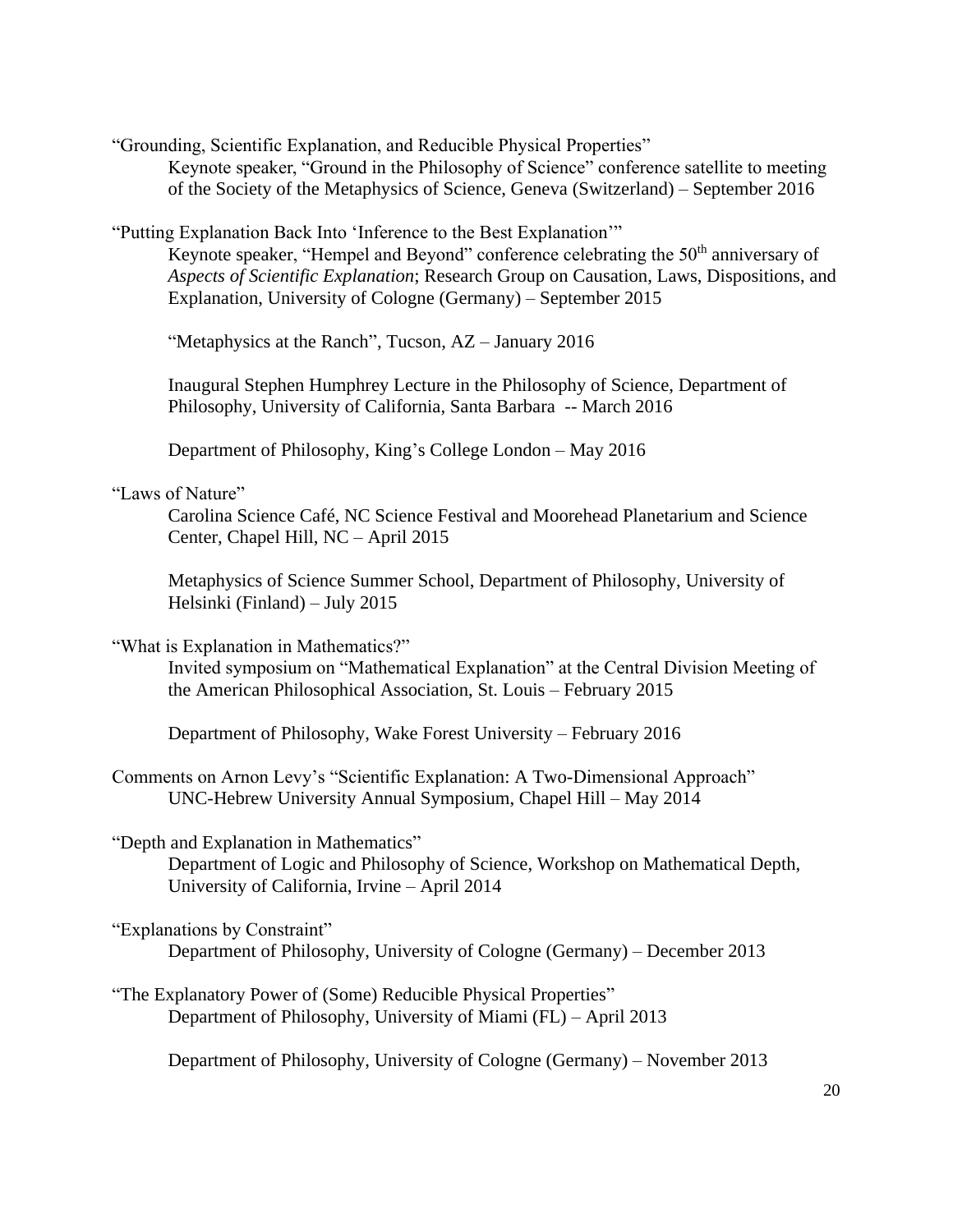Metaphysics of Science Summer School, Department of Philosophy, University of Helsinki (Finland) – July 2015.

"Aspects of Mathematical Explanation"

Department of Philosophy, Claremont McKenna College, Claremont, CA – March 2013

Division of Humanities, California Institute of Technology, Pasadena, CA – March 2013

Department of Philosophy, University of Miami (FL) – April 2013

Rotman Institute of Philosophy and Department of Philosophy Conference on Science and Reality, University of Western Ontario – November 2013

Keynote speaker, Workshop: "Explaining Without Causes: Non-Causal Explanation in the Sciences, Mathematics, and Philosophy", University of Cologne (Germany) – December 2013

Conference on Beauty and Explanation in Mathematics, Departments of Philosophy, Mathematics, and Science and Mathematics Education, University of Umea, Sweden – March 2014

"What Would Natural Laws in the Life Sciences Be?" Invited symposium on "Laws in the Life Sciences" at the Eastern Division Meeting of the American Philosophical Association, Atlanta -- December 2012

- "What Makes a Scientific Explanation Distinctively Mathematical?" Triangle Philosophy of Science Ellipse, Durham – November 2012
- "Why are the Laws of Nature So Important to Science?" Department of Philosophy, Case Western Reserve University – September 2012
- "How to Explain the Lorentz Transformations" Department of Philosophy, University of South Carolina – November 2012
- "Really Statistical Explanations and Genetic Drift" British Society for the Philosophy of Science Special Seminar on Choice and Explanation, Brasenose College, Oxford (UK) -- June 2012
- "The Logic of Scientific Reasoning" St. Thomas More High School, Raleigh, NC – January 2012

"Explanation in Mathematics" Department of Philosophy, New York University – November 2010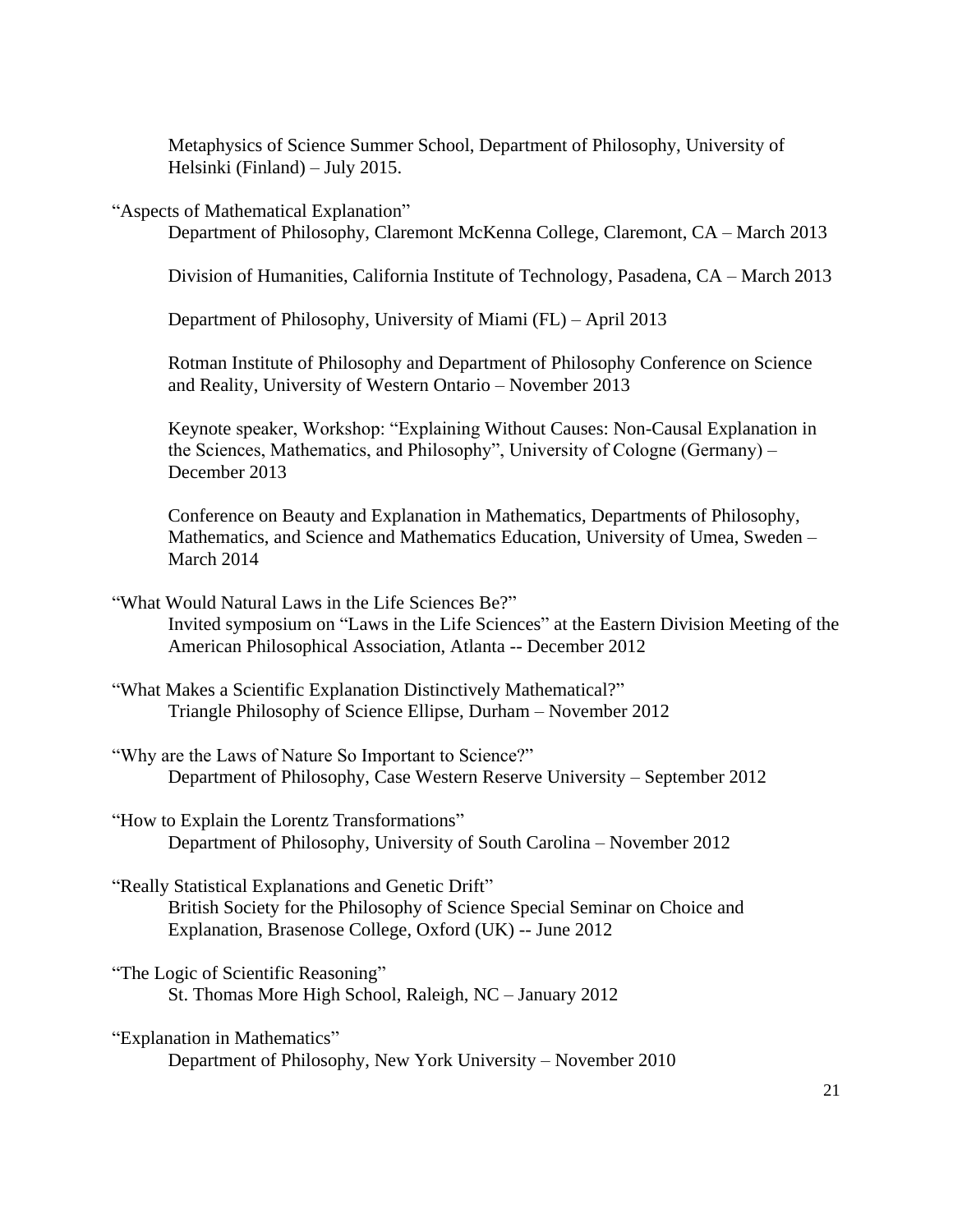Department of Philosophy, University of Washington/Seattle – February 2011

Carolina Friends School, Upper School Science Symposium – February 2011

Hopkins Center for History and Philosophy of Science, Johns Hopkins University – March 2012

Department of Philosophy, Case Western Reserve University – September 2012

Department of Philosophy, University of South Carolina – November 2012

"RS Explanations and Genetic Drift"

Seminar on scientific explanation, Department of Philosophy, University of Washington/Seattle – February 2011

"There sweep great general principles which all the laws seem to follow" University of Michigan Spring Philosophy Colloquium ("Laws and Counterfactuals") – March 2011

Department of Philosophy, University of Cologne (Germany) – November 2013

Philosophy Society and Department of Mathematics, University of Umea, Sweden – March 2014

"The Rule of Law"

Invited symposium on "Laws of Nature" at the Eastern Division Meeting of the American Philosophical Association, Boston – December 2010

Department of Philosophy and Program in Science and Society, and WesFest (events for prospective undergraduates), Wesleyan University – April 2011

"Symmetry, Unity, and Salience in Mathematical Explanation" Swarthmore, Haverford, and Bryn Mawr Colleges/Mellon Foundation 3d Annual Colloquium in Mathematics and Philosophy, Swarthmore, Pennsylvania – April 2010

## "A Tale of Two Vectors"

Keynote, Metaphysics of Science conference, AHRC Metaphysics of Science Project (Universities of Birmingham, Bristol, and Nottingham), Nottingham, UK – September 2009

Department of Philosophy, MIT – April 2010

Author Meets Critics session on Alexander Bird, *Nature's Metaphysics*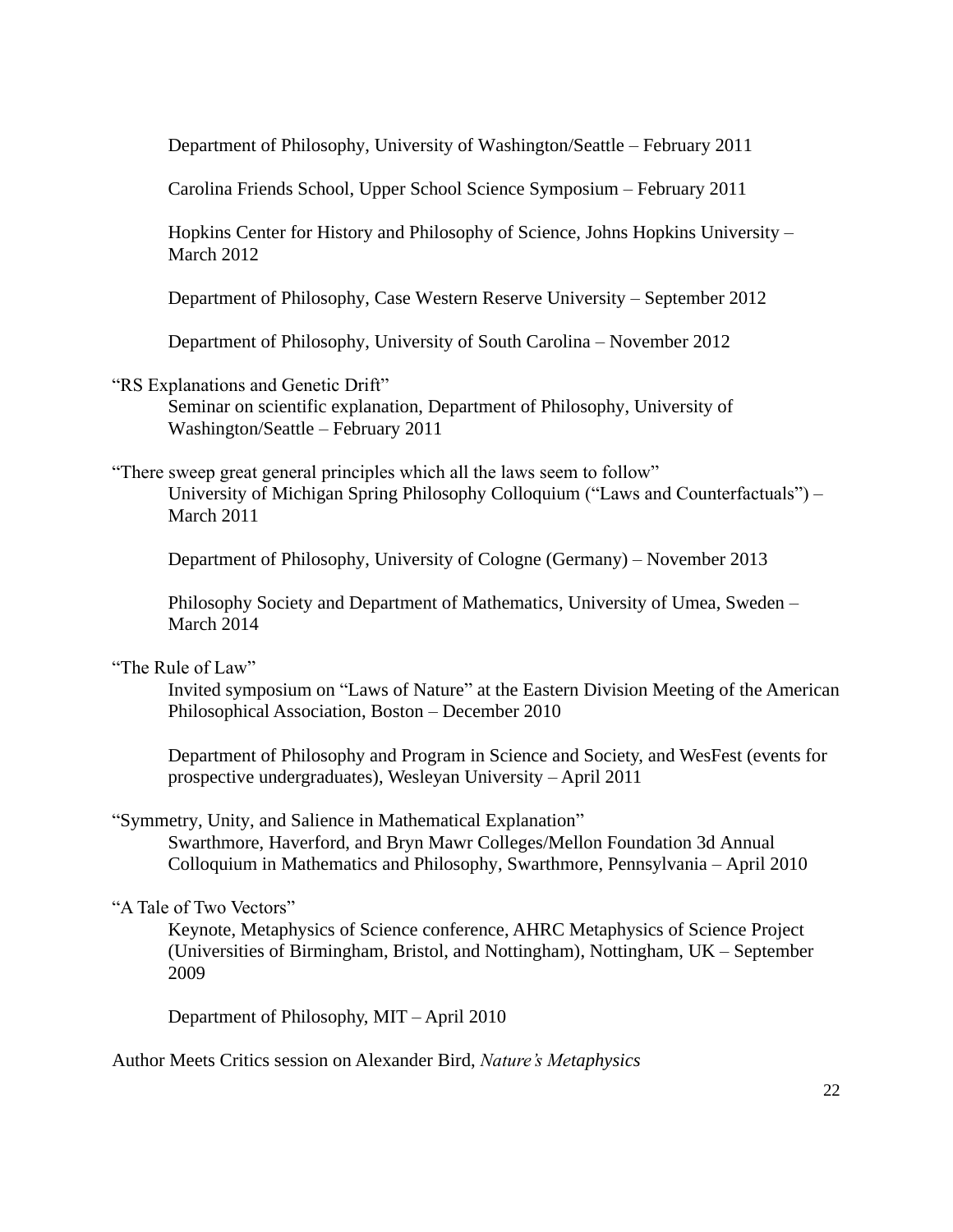Central Division Meeting of the American Philosophical Association, Chicago – February 2009

"The Rule of Law – and of Meta-Law" Department of Philosophy, Rutgers University – November 2008.

Boston Colloquium in the Philosophy of Science – September 2008

"What is a Physical Law?"

75th Annual Meeting of the Southeastern Section of the American Physical Society (APS), Raleigh, North Carolina – October 2008.

"It Takes More Than All Kinds to Make a World" Inland Northwest Philosophy Conference (INPC), plenary session, University of Idaho/Washington State University – March 2008

"What Would A Mathematical Coincidence Be?" Department of Philosophy, North Carolina State University – January 2008.

"Dimensional Explanations in Physics"

Department of Philosophy, Conference on Causation and Mechanisms, University of Maryland at College Park – May 2007.

"Laws of Nature" North Carolina Philosophical Society – February 2007

"Laws and Meta-Laws of Nature"

Department of Philosophy, Princeton University – February 2007

Department of Philosophy, University of North Carolina at Chapel Hill – March 2007.

Department of Philosophy, University of Michigan – November 2007

"Laws of Nature and Natural Necessity"

Duke University Program in the History and Philosophy of Science, Technology, and Medicine (HiPSTeM) and National Humanities Center Initiative in Science and the Humanities – November 2006

"Einstein, Philosophy of Physics, and Excess Baggage" Duke Society of Fellows, Duke University – April 2006

"Laws of Nature: Their Stability, Their Necessity, and the Autonomy of Inexact Sciences" Department of Philosophy, Kansas State University – February 2006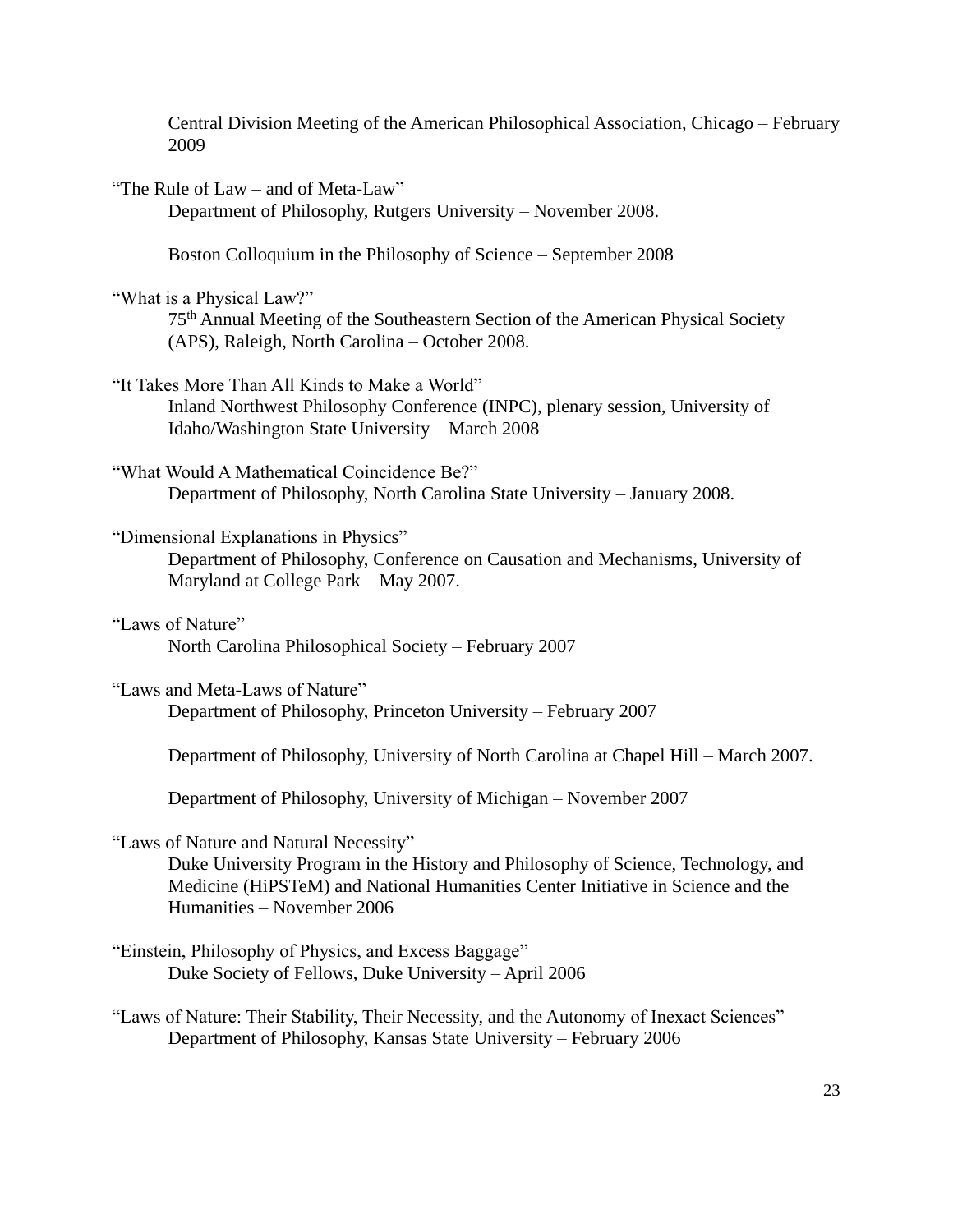Department of History and Philosophy of Science, University of Indiana, Bloomington – October 2005

Plenary Session of Annual Meeting, British Society for the Philosophy of Science, Canterbury, UK – July 2004

Joint Committee for Philosophy and the Sciences (CPaS)/Department of Philosophy Colloquium, University of Maryland at College Park – April 2004

Department of Philosophy, University of North Carolina at Chapel Hill – February 2003

"How to Account for the Relation Between Chancy Facts and Deterministic Laws" Department of Philosophy Conference/Workshop "Descrying the World in Physics," Columbia University and Rutgers University – April 2005

"*Copenhagen* and Quantum Metaphysics"

"Mentoring the Bomb: A Weekend Seminar Featuring a Performance of *Copenhagen* by the PlayMakers Repertory Company," Program in the Humanities and Human Values, University of North Carolina at Chapel Hill – February 2005

James M. Johnson Center for Undergraduate Excellence, University of North Carolina at Chapel Hill – January 2005

"Do Chances Receive Equal Treatment Under the Laws" Triangle Philosophy of Science Ellipse, Chapel Hill – December 2004

"Einstein and Excess Baggage" Department of Physics, University of North Carolina at Chapel Hill – April 2004

"How Can Instantaneous Velocity Fulfill Its Causal Role" Triangle Philosophy of Science Ellipse, Chapel Hill – March 2004

"The Philosophy of Physics" Simpson Center for the Humanities – New Works in Print Series, University of Washington, February 2002

"Laws and Their Stability"

Department of Logic and Philosophy of Science, University of California at Irvine – October 2002

Department of Philosophy, University of Texas at Austin – October 2002 Center for Statistics and the Social Sciences, University of Washington – January 2003

Conference on Laws of Nature and Dispositions, University of Alabama at Birmingham –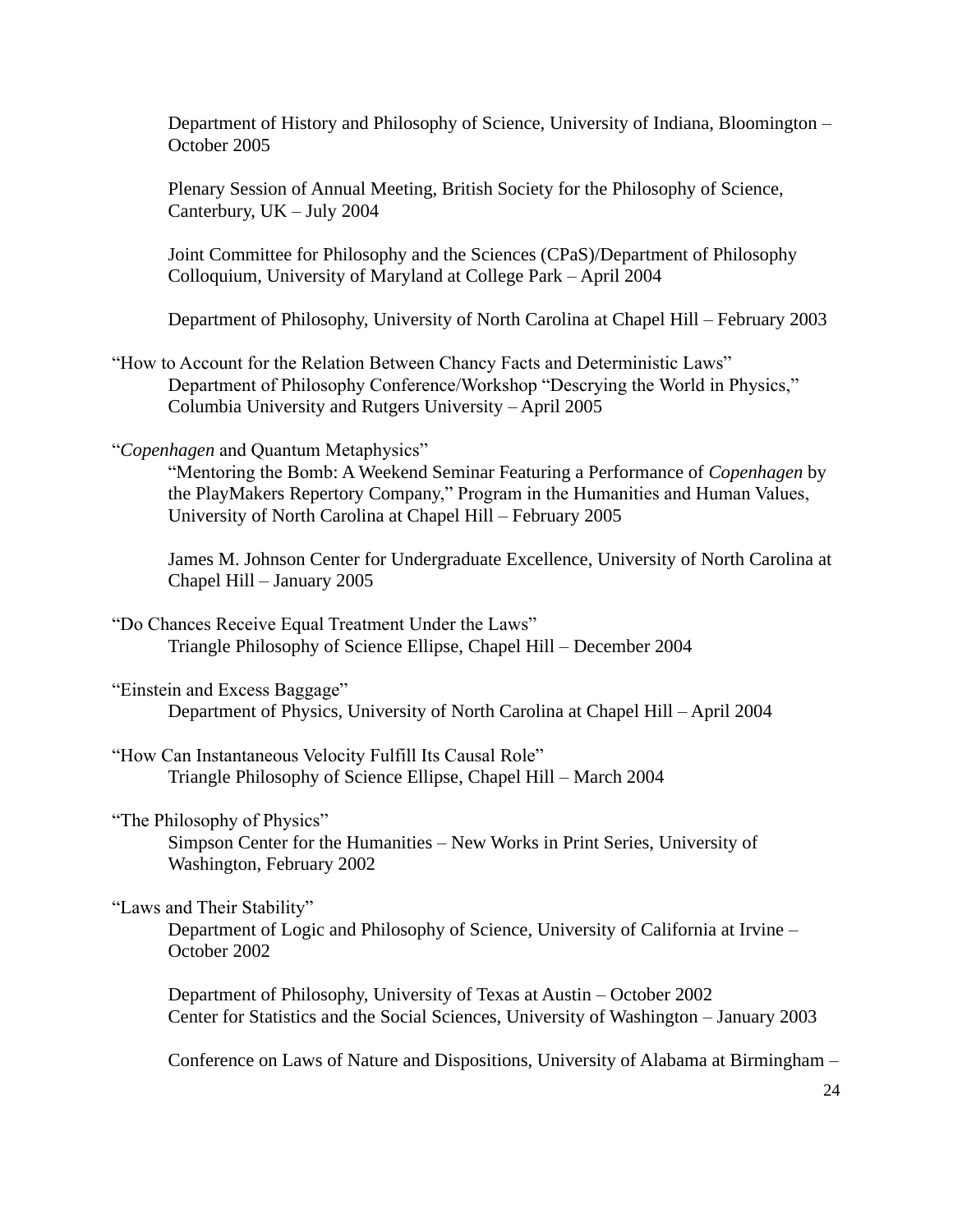February 2003

- "Laws of Nature and Counterfactual Conditionals" The University of Washington Academy, Seattle – October 2003
- "Physical Law and Scientific Reasoning" Bellevue Community College -- March 2001
- "The Most Famous Equation" 19th Annual Meeting of the Columbia History of Science Group, Friday Harbor Laboratories -- March 2001
- "How Could Explanations in the Special Sciences Be Autonomous and Irreducible?" Department of Philosophy and Colloquium in the Studies of Science and Technology, University of Minnesota -- November 2000

"Is 'Artificial Life' Literally Alive?"

At Consolidated Works, in connection with their art show "Artificial Life", Seattle -- October 1999.

- Comment on Jim Woodward, "Explanation and Invariance" Philosophy of Science Session, Eastern Division Meeting of the American Philosophical Association, Philadelphia -- December 1997.
- "What Is So Important About the Laws of Nature?" Department of Philosophy, University of British Columbia, Vancouver -- September 1997
- Response to Joseph LaPorte, "Essential Membership", Philosophy of Biology Session Eastern Division Meeting of the American Philosophical Association, Atlanta -- December 1996
- "Law and the Lonely Proton" Claremont Colleges, Claremont, California -- October 1996

Philosophy Department, University of Washington -- January 1997

- "The Epistemological Role of Bayesian Conditionalization" Southern California Philosophy of Science Group, Los Angeles -- October 1995
- "Function Ascriptions and Functional Explanations in Biology" UCLA Center for the Study of Evolution and the Origin of Life [CSEOL], Los Angeles, December 1994